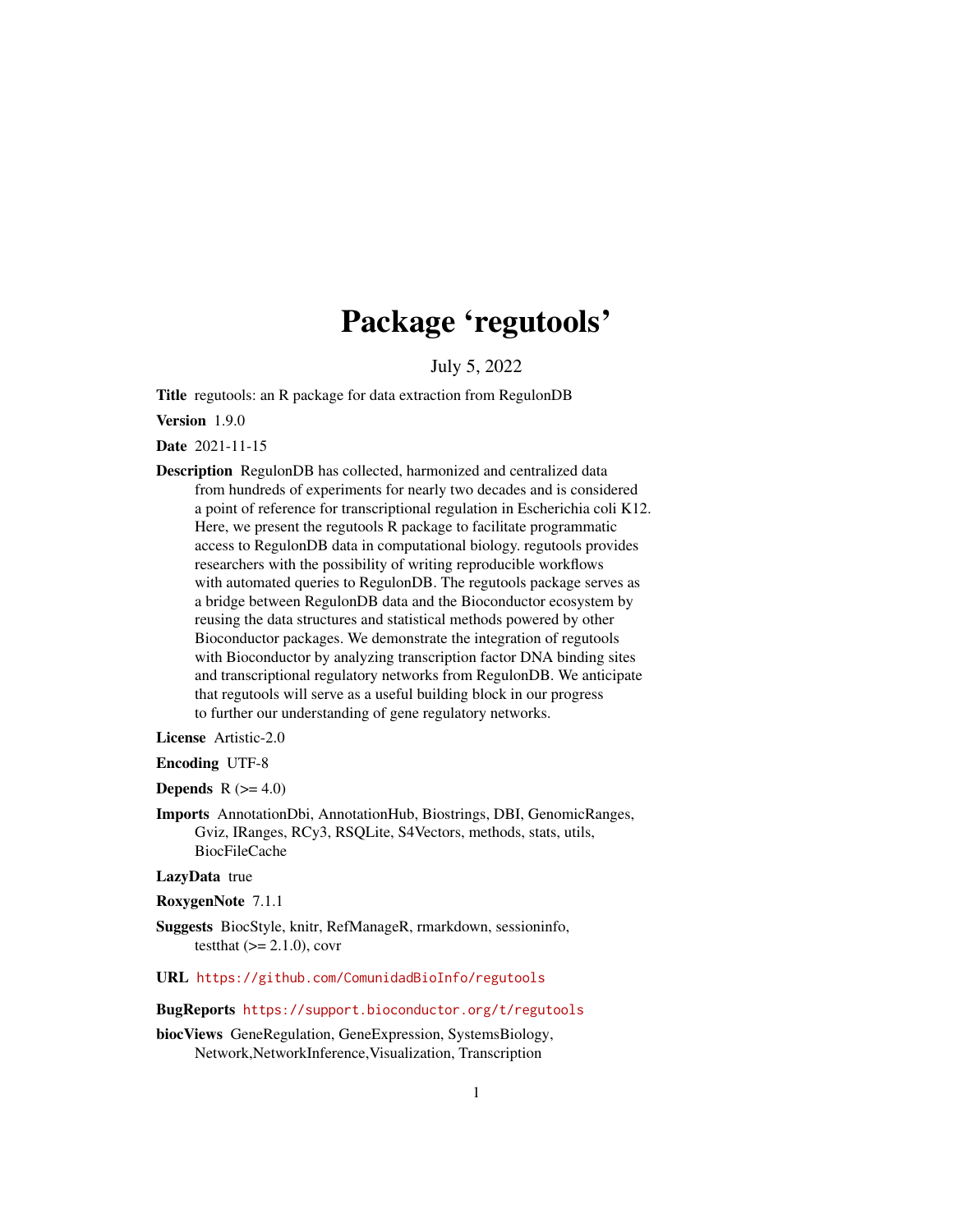Roxygen list(markdown = TRUE)

VignetteBuilder knitr

git\_url https://git.bioconductor.org/packages/regutools

git\_branch master

git\_last\_commit 01322b5

git\_last\_commit\_date 2022-04-26

Date/Publication 2022-07-05

Author Joselyn Chavez [aut, cre] (<<https://orcid.org/0000-0002-4974-4591>>), Carmina Barberena-Jonas [aut] (<<https://orcid.org/0000-0001-7413-638X>>), Jesus E. Sotelo-Fonseca [aut] (<<https://orcid.org/0000-0003-1600-2396>>), Jose Alquicira-Hernandez [ctb] (<<https://orcid.org/0000-0002-9049-7780>>), Heladia Salgado [ctb] (<<https://orcid.org/0000-0002-3166-5801>>), Leonardo Collado-Torres [aut] (<<https://orcid.org/0000-0003-2140-308X>>), Alejandro Reyes [aut] (<<https://orcid.org/0000-0001-8717-6612>>)

Maintainer Joselyn Chavez <joselynchavezf@gmail.com>

# R topics documented:

| $\mathbf{B}$   |
|----------------|
| $\overline{4}$ |
| 5              |
| 6              |
| 7              |
| 8              |
| 9              |
| 10             |
| 11             |
| -13            |
| - 14           |
| -15            |
|                |
|                |
| -19            |
|                |
| 21             |
| 22             |
| 23             |
| -24            |
| 24             |
| 25             |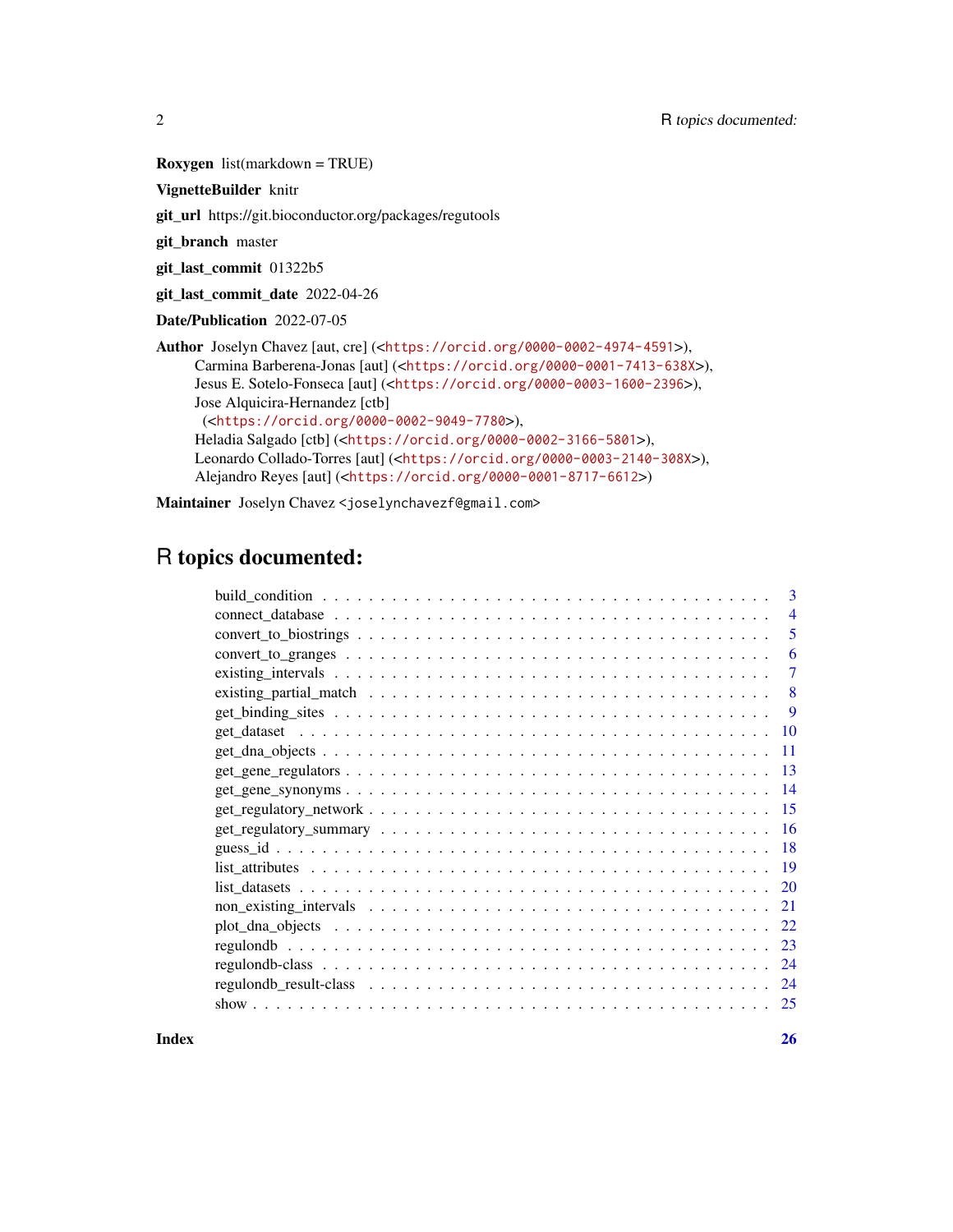<span id="page-2-1"></span><span id="page-2-0"></span>build\_condition *Construct logical condition to query database*

#### Description

Given a list of filters, this function builds a logical condition to query database. The output is used in [get\\_dataset\(\)](#page-9-1).

# Usage

build\_condition(regulondb, dataset, filters, operator, interval, partialmatch)

# Arguments

| regulondb    | A regulondb() object.                                                                                                                 |
|--------------|---------------------------------------------------------------------------------------------------------------------------------------|
| dataset      | dataset of interest                                                                                                                   |
| filters      | List of filters to be used. The names should correspond to the attribute and the<br>values correspond to the condition for selection. |
| operator     | A string indicating if all the filters (AND) or some of them (OR) should be met                                                       |
| interval     | the filters with values considered as interval                                                                                        |
| partialmatch | name of the condition(s) with a string pattern for full or partial match in the<br>query                                              |

#### Value

A character(1) with the sql logical condition to query the dataset .

#### Author(s)

Carmina Barberena Jonás, Jesús Emiliano Sotelo Fonseca, José Alquicira Hernández, Joselyn Chávez

```
## Connect to the RegulonDB database if necessary
if (!exists("regulondb_conn")) regulondb_conn <- connect_database()
## Build the regulon db object
e_coli_regulondb <-
   regulondb(
       database_conn = regulondb_conn,
       organism = "E.coli",
        database_version = "1",
        genome_version = "1"
   \lambda## Build the condition for ara
build_condition(
```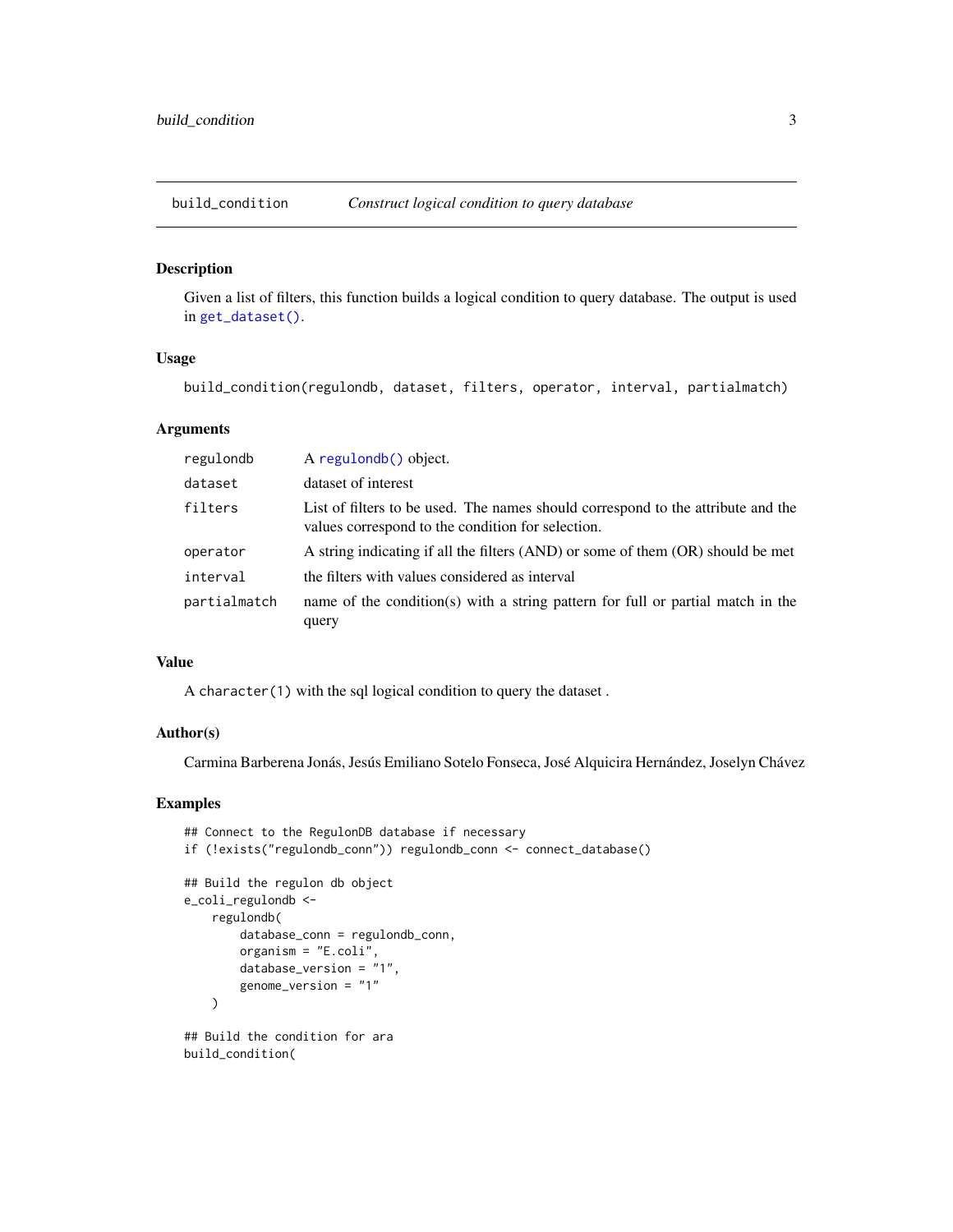```
e_coli_regulondb,
   dataset = "GENE",
    filters = list(
       name = c("ara"),
       strand = c("forward"),
        posright = c("2000", "40000")
   ),
   operator = "AND",
    interval = "posright",
   partialmatch = "name"
)
```
<span id="page-3-1"></span>connect\_database *Connect to the regulondb database*

# Description

This function downloads the RegulonDB SQLite database file prior to making a connection to it. It will cache the database file such that subsequent calls will run faster. This function requires an active internet connection.

#### Usage

```
connect_database(
  ah = AnnotationHub::AnnotationHub(),
  bfc = BiocFileCache::BiocFileCache()
\mathcal{L}
```
#### Arguments

| ah   | An AnnotationHub object AnnotationHub-class. Can be NULL if you want to    |
|------|----------------------------------------------------------------------------|
|      | force to use the backup download mechanism.                                |
| hf c | A BiocFileCache object BiocFileCache-class. Used when ah is not available. |

#### Value

An [SQLiteConnection-class](#page-0-0) connection to the RegulonDB database.

```
## Connect to the RegulonDB database if necessary
```

```
if (!exists("regulondb_conn")) regulondb_conn <- connect_database()
```

```
## Connect to the database without using AnnotationHub
regulondb_conn_noAH <- connect_database(ah = NULL)
```
<span id="page-3-0"></span>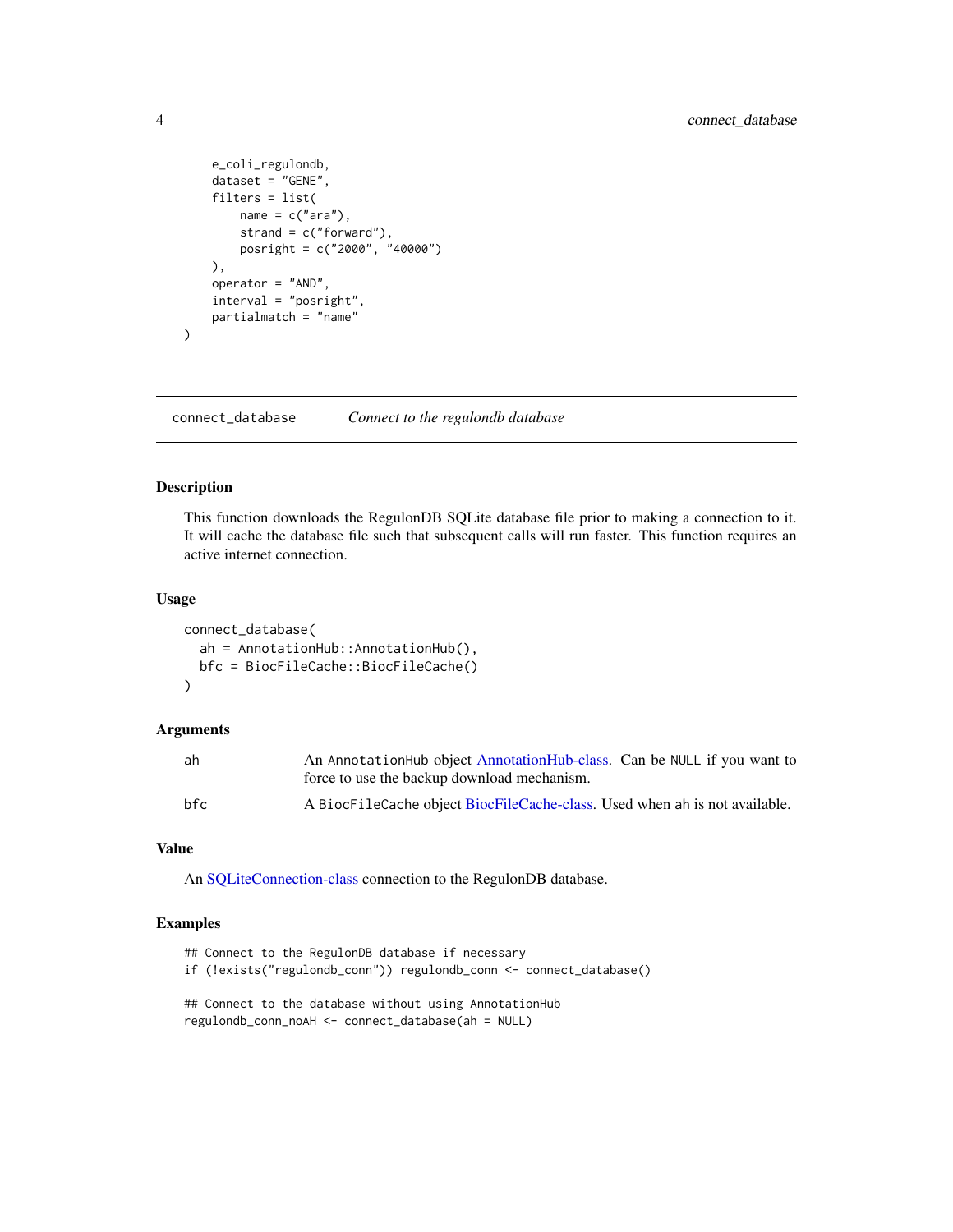<span id="page-4-0"></span>convert\_to\_biostrings *Function to convert output of regulondb queries to Biostrings objects*

# Description

This function converts, when possible, a regulon\_result object into a Biostrings object.

# Usage

```
convert_to_biostrings(regulondb_result, seq_type = "DNA")
```
#### Arguments

| regulondb_result |                                                               |
|------------------|---------------------------------------------------------------|
|                  | A regulon result object.                                      |
| seq_tvpe         | A character string with either DNA or protein, specyfing what |

# Value

A [XStringSet](#page-0-0) object.

#### Author(s)

Alejandro Reyes

```
## Connect to the RegulonDB database if necessary
if (!exists("regulondb_conn")) regulondb_conn <- connect_database()
## Build the regulon db object
e_coli_regulondb <-
    regulondb(
        database_conn = regulondb_conn,
        organism = "E.coli",
        database_version = "1",
        genome_version = "1"
    \mathcal{L}
```

```
## Obtain all the information from the "GENE" dataset
convert_to_biostrings(get_dataset(e_coli_regulondb, dataset = "GENE"))
```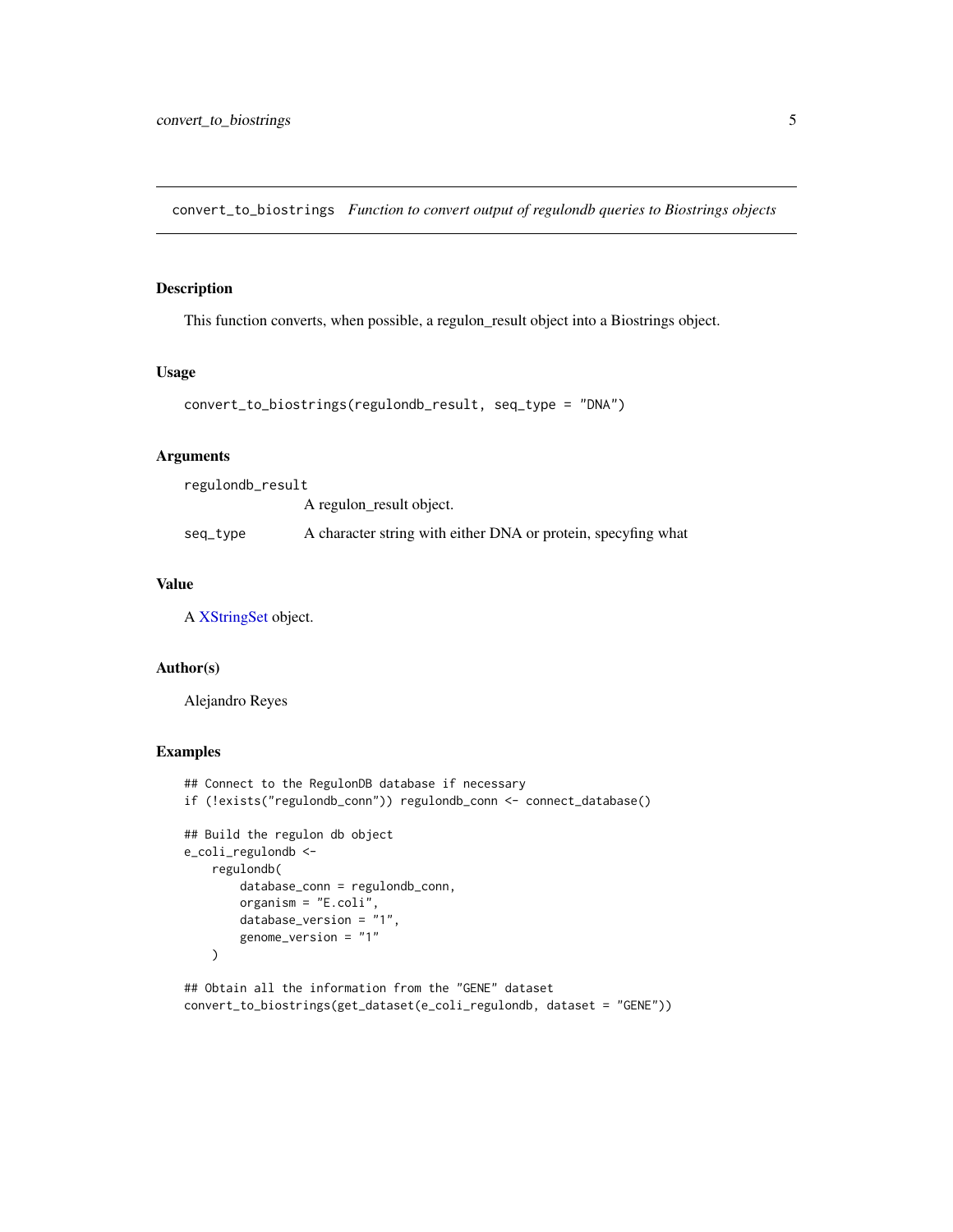<span id="page-5-0"></span>convert\_to\_granges *Function to convert output of regulondb queries to GenomicRanges objects*

# Description

This function converts, when possible, a regulon\_result object into a GRanges object.

#### Usage

convert\_to\_granges(regulondb\_result)

# Arguments

regulondb\_result A regulon\_result object.

#### Value

A [GRanges](#page-0-0) object.

#### Author(s)

Alejandro Reyes

# Examples

```
## Connect to the RegulonDB database if necessary
if (!exists("regulondb_conn")) regulondb_conn <- connect_database()
## Build the regulon db object
e_coli_regulondb <-
    regulondb(
        database_conn = regulondb_conn,
        organism = "E.coli",
        database_version = "1",
        genome_version = "1"
    \lambda
```
## Obtain all the information from the "GENE" dataset convert\_to\_granges(get\_dataset(e\_coli\_regulondb, dataset = "GENE"))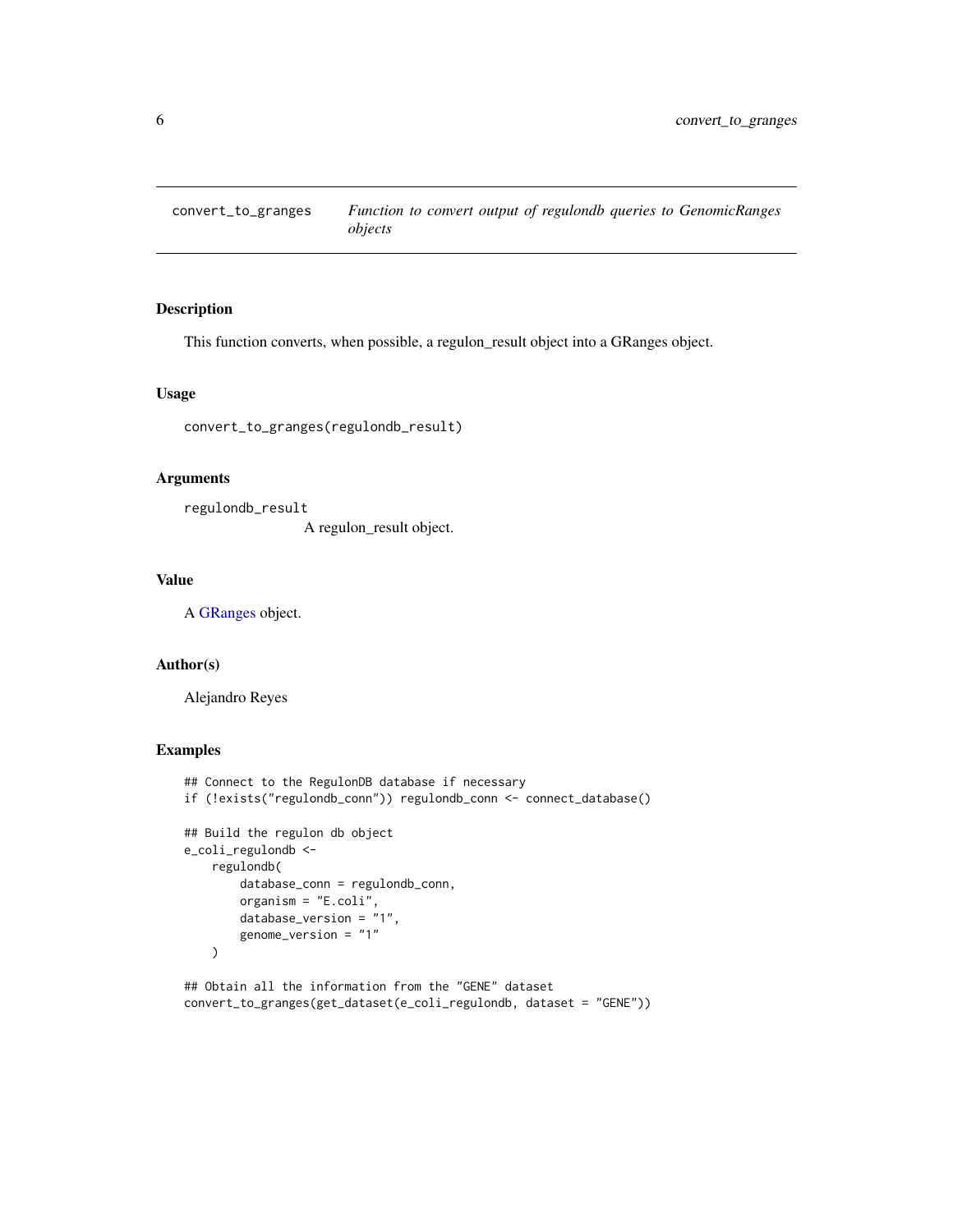<span id="page-6-1"></span><span id="page-6-0"></span>existing\_intervals *Constructs a particular logical condition to query database*

# Description

Given a list of filters, this function builds a logical condition to query database using intervals. The output is used in [build\\_condition\(\)](#page-2-1).

# Usage

```
existing_intervals(filters, interval, operator, partialmatch)
```
# Arguments

| filters      | List of filters to be used. The names should correspond to the attribute and the<br>values correspond to the condition for selection. |
|--------------|---------------------------------------------------------------------------------------------------------------------------------------|
| interval     | the filters with values considered as interval.                                                                                       |
| operator     | A string indicading if all the filters (AND) or some of them (OR) should be met.                                                      |
| partialmatch | name of the condition(s) with a string pattern for full or partial match in the<br>query.                                             |

# Value

A character(1) with the sql logical condition to query the dataset.

# Author(s)

Carmina Barberena Jonás, Jesús Emiliano Sotelo Fonseca, José Alquicira Hernández, Joselyn Chávez

```
## Build the SQL query for existing interval partial matches for ara
existing_intervals(
    filters = list(
       name = "ara",
       strand = "for",
       posright = c("2000", "40000")
   ),
    interval = c("posright"),
   operator = "AND",
    partialmatch = c("name", "strand")
)
```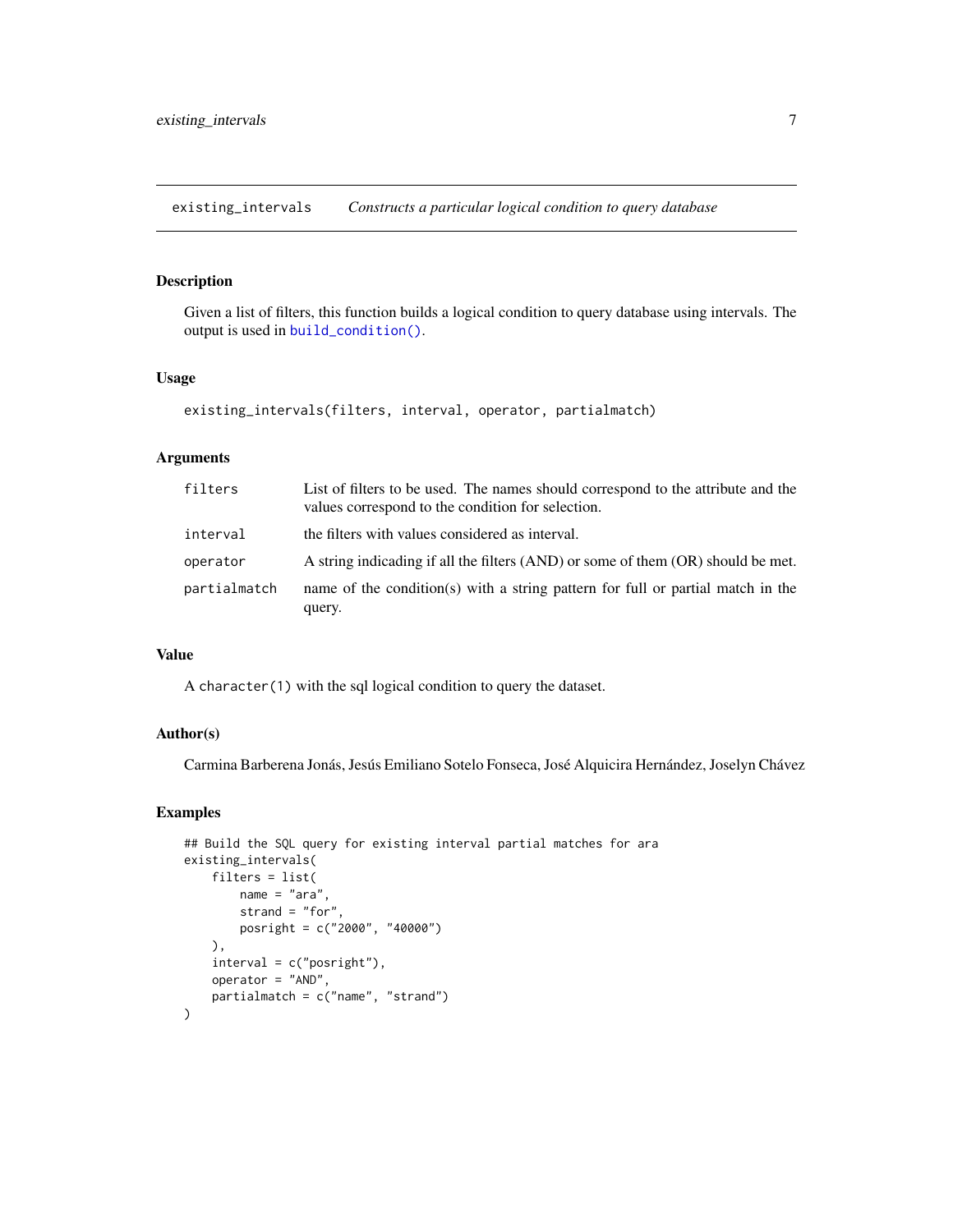```
existing_partial_match
```
*Constructs a logical condition to query database*

# Description

Given a list of filters, this function builds a logical condition to query database using intervals. The output is used in [existing\\_intervals\(\)](#page-6-1) and [non\\_existing\\_intervals\(\)](#page-20-1).

# Usage

```
existing_partial_match(filters, partialmatch, operator)
```
# Arguments

| filters      | List of filters to be used. The names should correspond to the attribute and the<br>values correspond to the condition for selection. |
|--------------|---------------------------------------------------------------------------------------------------------------------------------------|
| partialmatch | name of the condition(s) with a string pattern for full or partial match in the<br>query.                                             |
| operator     | A string indicating if all the filters (AND) or some of them (OR) should be met.                                                      |

# Value

A character(1) with the sql logical condition to query the dataset.

# Author(s)

Carmina Barberena Jonás, Jesús Emiliano Sotelo Fonseca, José Alquicira Hernández

```
## Build the SQL query for existing partial matches for ara
existing_partial_match(
   filters = list(
       name = c("ara"),strand = c("forward"),
       posright = c("2000", "40000")
   ),
   partialmatch = "name",
   operator = "AND"
)
```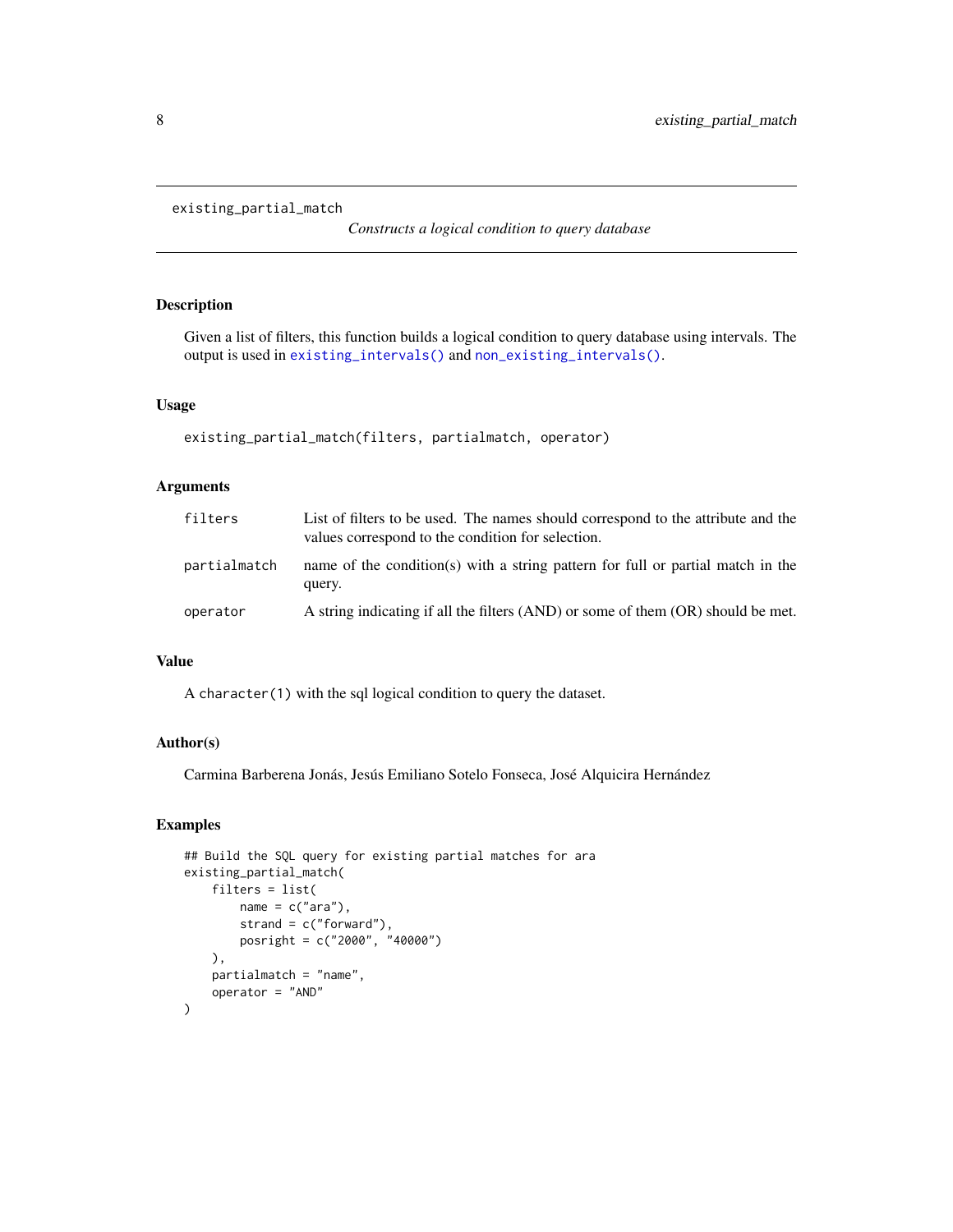<span id="page-8-0"></span>get\_binding\_sites *Get the binding sites for a Transcription Factor (TF)*

# Description

Retrieve the binding sites and genome location for a given transcription factor.

# Usage

```
get_binding_sites(regulondb, transcription_factor, output_format = "GRanges")
```
# Arguments

| regulondb            | A regulondb() object.                                                             |
|----------------------|-----------------------------------------------------------------------------------|
| transcription_factor |                                                                                   |
|                      | name of the transcription factor.                                                 |
|                      | output_format The output object. Can be either a GRanges (default) or Biostrings. |

#### Value

Either a GRanges object or a Biostrings object summarizing information about the binding sites of the transcription factors.

# Author(s)

José Alquicira Hernández, Jacques van Helden, Joselyn Chávez

```
## Connect to the RegulonDB database if necessary
if (!exists("regulondb_conn")) regulondb_conn <- connect_database()
## Build the regulon db object
e_coli_regulondb <-
    regulondb(
        database_conn = regulondb_conn,
       organism = "E.coli",
       database_version = "1",
        genome_version = "1"
   )
## Get the binding sites for AraC
```

```
get_binding_sites(e_coli_regulondb, transcription_factor = "AraC")
```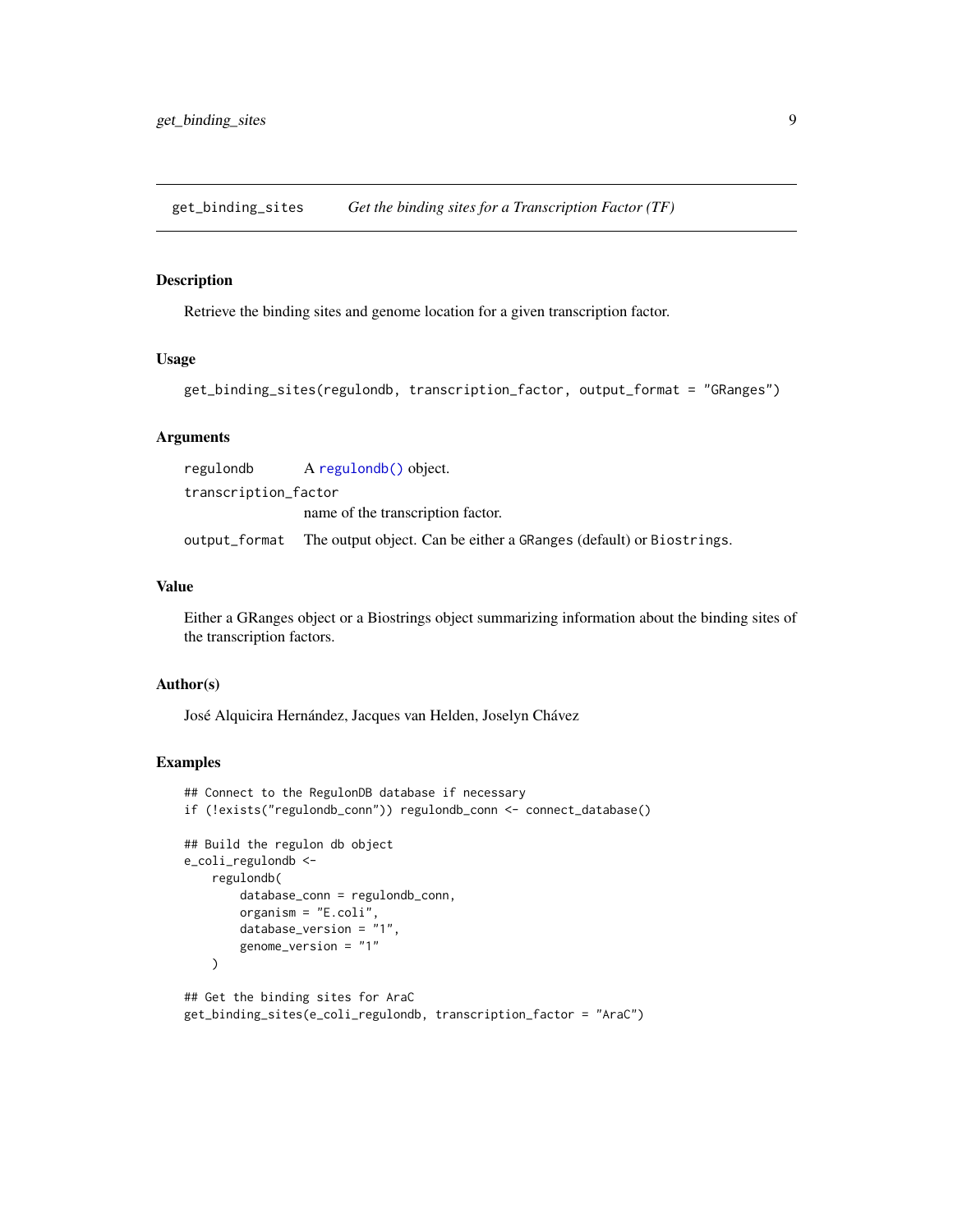<span id="page-9-1"></span><span id="page-9-0"></span>

#### Description

This function retrieves data from RegulonDB. Attributes from datasets can be selected and filtered.

## Usage

```
get_dataset(
  regulondb,
  dataset = NULL,attributes = NULL,
  filters = NULL,
  and = TRUE,
  interval = NULL,
  partialmatch = NULL,
  output_format = "regulondb_result"
\mathcal{E}
```
#### Arguments

| regulondb     | A regulondb() object.                                                                                                                 |
|---------------|---------------------------------------------------------------------------------------------------------------------------------------|
| dataset       | Dataset of interest. Use the function list datasets for an overview of valid<br>datasets.                                             |
| attributes    | Vector of attributes to be retrieved.                                                                                                 |
| filters       | List of filters to be used. The names should correspond to the attribute and the<br>values correspond to the condition for selection. |
| and           | Logical argument. If FALSE, filters will be considered under the "OR" operator                                                        |
| interval      | the filters whose values will be considered as interval                                                                               |
| partialmatch  | name of the condition(s) with a string pattern for full or partial match in the<br>query                                              |
| output_format | A string specifying the output format. Possible options are "regulondb_result",<br>"GRanges", "DNAStringSet" or "BStringSet".         |

# Value

By default, a regulon\_results object. If specified in the parameter output\_format, it can also return either a GRanges object or a Biostrings object.

#### Author(s)

Carmina Barberena Jonas, Jesús Emiliano Sotelo Fonseca, José Alquicira Hernández, Joselyn Chávez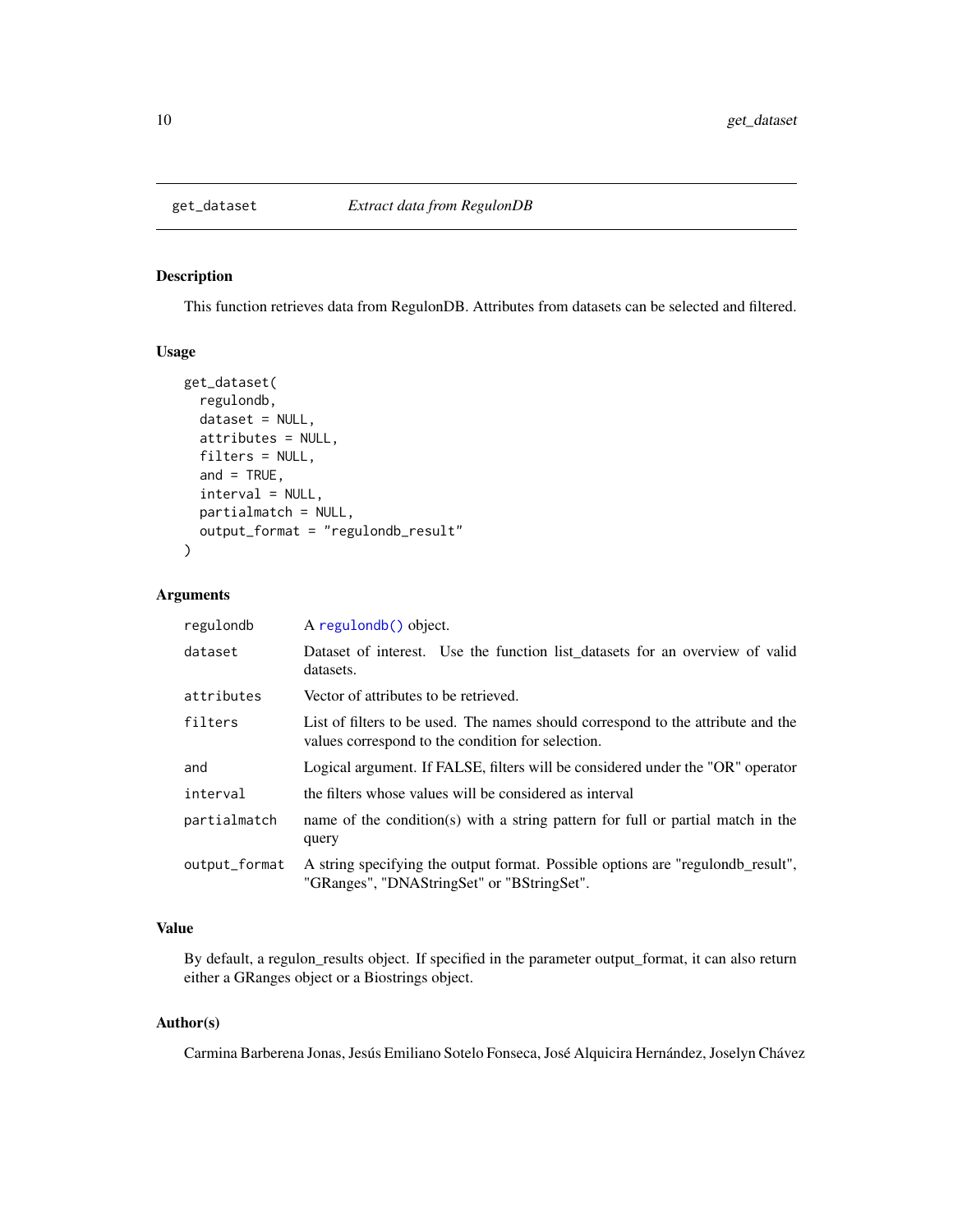# <span id="page-10-0"></span>get\_dna\_objects 11

#### Examples

```
## Connect to the RegulonDB database if necessary
if (!exists("regulondb_conn")) regulondb_conn <- connect_database()
## Build the regulon db object
e_coli_regulondb <-
   regulondb(
       database_conn = regulondb_conn,
        organism = "E.coli",
        database_version = "1",
        genome_version = "1"
   )
## Obtain all the information from the "GENE" dataset
get_dataset(e_coli_regulondb, dataset = "GENE")
## Get the attributes posright and name from the "GENE" dataset
get_dataset(e_coli_regulondb,
   dataset = "GENE",
   attributes = c("posright", "name")
\lambda## From "GENE" dataset, get the gene name, strand, posright, product name
## and id of all genes regulated with name like "ara", strand as "forward"
## with a position right between 2000 and 40000
get_dataset(
   e_coli_regulondb,
   dataset = "GENE",
   attributes = c("name", "strand", "posright", "product_name", "id"),
   filters = list(
       name = c("ara"),
        strand = c("forward"),
       posright = c("2000", "40000")
   ),
   and = TRUE,
   partialmatch = "name",
    interval = "posright"
)
```
get\_dna\_objects *Retrieve genomic elements from regulonDB*

#### Description

Retrieve genomic elements from regulonDB

### Usage

get\_dna\_objects(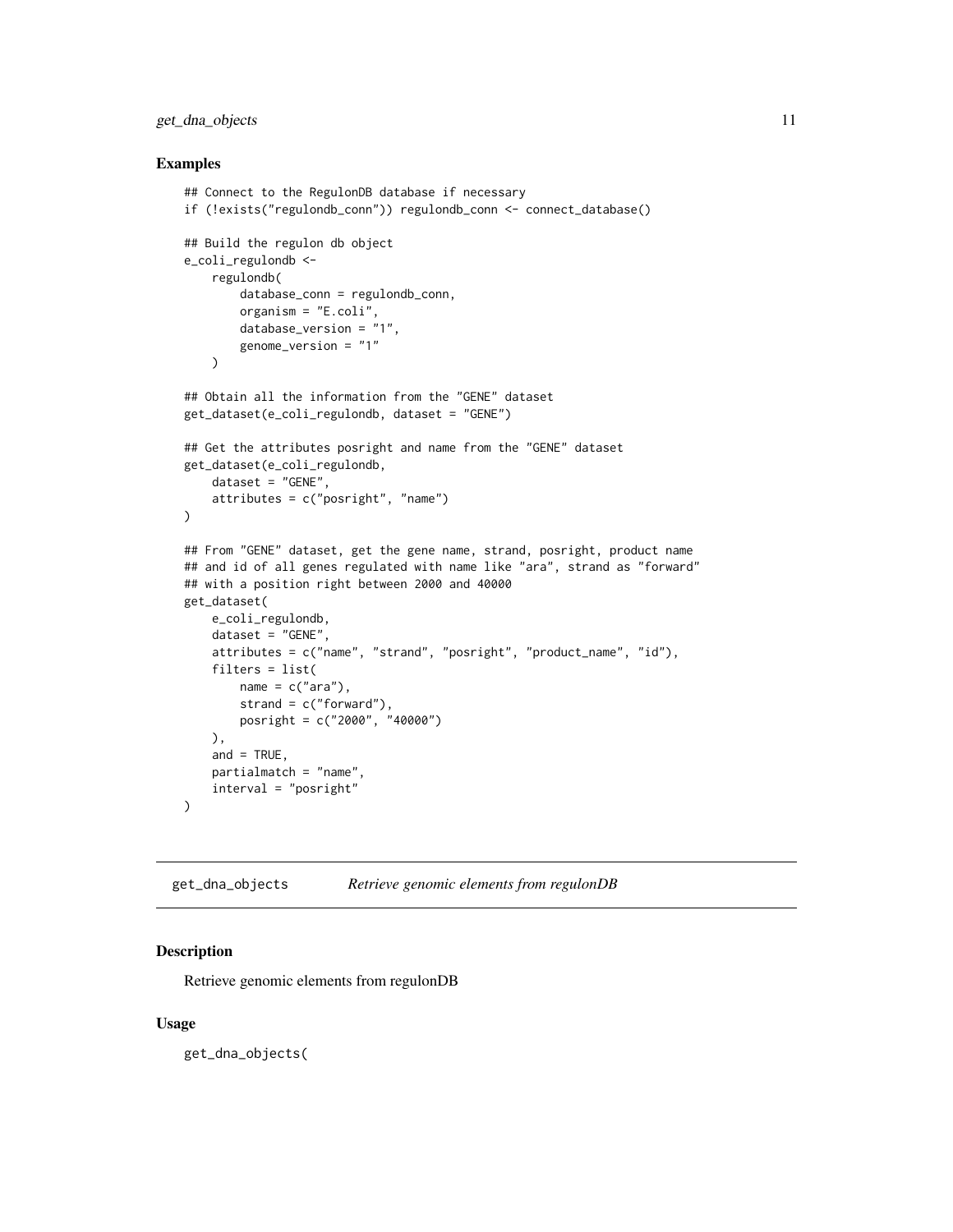```
regulondb,
  genome = "eschColi_K12",
 grange = GRanges("chr", IRanges(1, 5000)),
 elements = "gene"
\lambda
```
#### Arguments

| regulondb | A regulondb() object.                                                                                                                                                                                                 |
|-----------|-----------------------------------------------------------------------------------------------------------------------------------------------------------------------------------------------------------------------|
| genome    | A valid UCSC genome name.                                                                                                                                                                                             |
| grange    | A GenomicRanges::GRanges-class() object indicating position left and right.                                                                                                                                           |
| elements  | A character vector specifying which annotation elements to plot. It can be<br>any from: "-10 promoter box", "-35 promoter box", "gene", "promoter",<br>"Regulatory Interaction", "sRNA interaction", or "terminator". |

#### Value

[GenomicRanges::GRanges-class\(\)](#page-0-0) object with the elements found.

# Author(s)

Joselyn Chavez

```
## Connect to the RegulonDB database if necessary
if (!exists("regulondb_conn")) {
     regulondb_conn <- connect_database()
 }
## Build the regulondb object
e_coli_regulondb <-
    regulondb(
       database_conn = regulondb_conn,
       organism = "chr",
       database_version = "1",
        genome_version = "1"
   \lambda## Get all genes from E. coli
get_dna_objects(e_coli_regulondb)
## Get genes providing Genomic Ranges
grange <- GenomicRanges::GRanges(
    "chr",
   IRanges::IRanges(5000, 10000)
)
get_dna_objects(e_coli_regulondb, grange)
## Get aditional elements within genomic positions
get_dna_objects(e_coli_regulondb,
```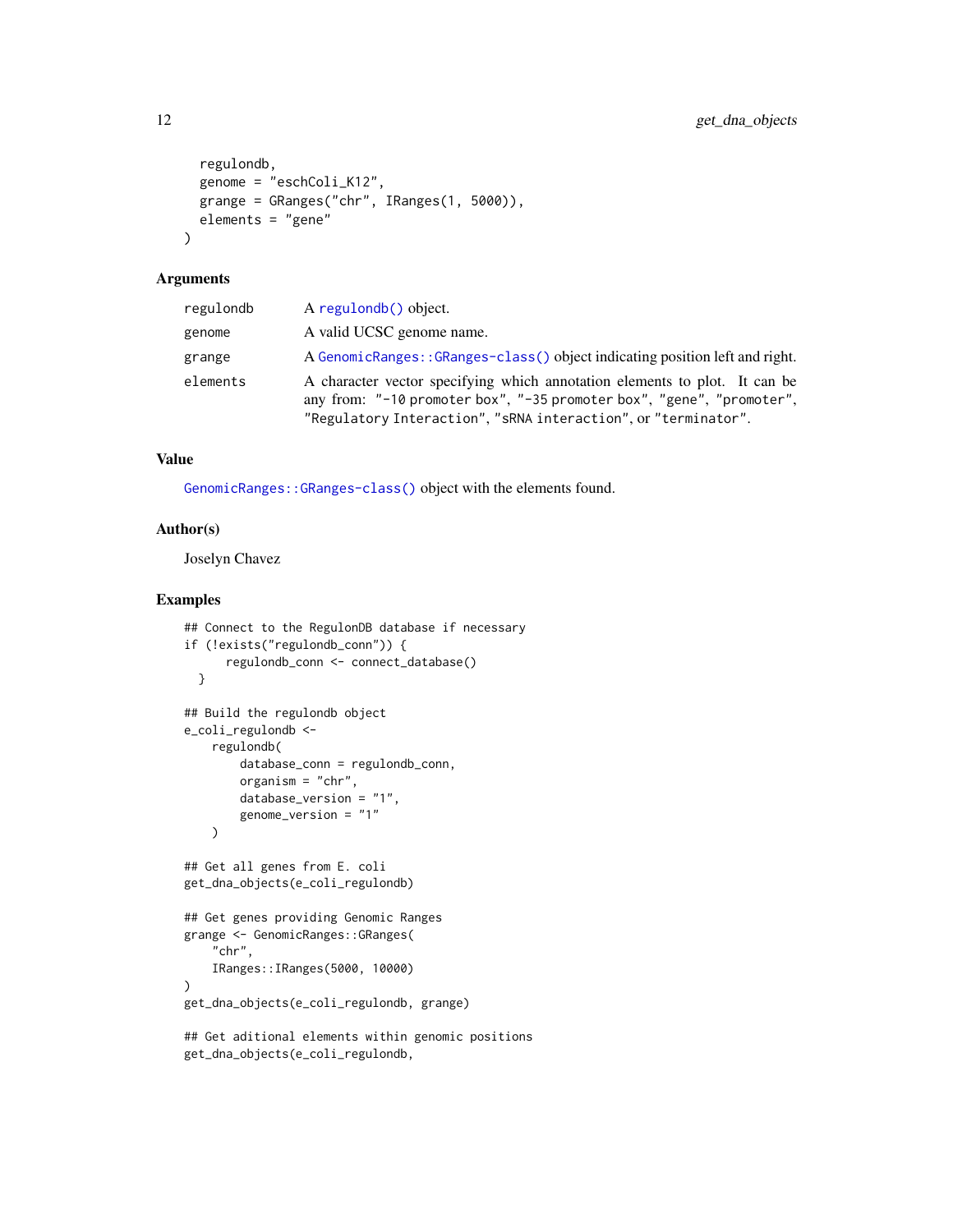<span id="page-12-0"></span>get\_gene\_regulators 13

```
grange,
    elements = c("gene", "promoter")
)
```
<span id="page-12-1"></span>get\_gene\_regulators *Get TFs or genes that regulate the genes of interest*

# Description

Given a list of genes (name, bnumber or GI), get all transcription factors or genes that regulate them. The effect of regulators over the gene of interest can be positive (+), negative (-) or dual (+/-)

# Usage

```
get_gene_regulators(regulondb, genes, format = "multirow", output.type = "TF")
```
#### Arguments

| regulondb   | A regulondb class.                              |
|-------------|-------------------------------------------------|
| genes       | Vector of genes (name, bnumber or GI).          |
| format      | Output format: multirow, onerow, table          |
| output.type | How regulators will be represented: "TF"/"GENE" |

#### Value

A [regulondb\\_result](#page-23-1) object.

#### Author(s)

Carmina Barberena Jonas, Jesús Emiliano Sotelo Fonseca, José Alquicira Hernández, Joselyn Chávez

```
## Connect to the RegulonDB database if necessary
if (!exists("regulondb_conn")) regulondb_conn <- connect_database()
## Build the regulon db object
e_coli_regulondb <-
    regulondb(
       database_conn = regulondb_conn,
       organism = "E.coli",
       database_version = "1",
       genome_version = "1"
   )
## Get Transcription factors that regulate araC in one row
get_gene_regulators(
   e_coli_regulondb,
```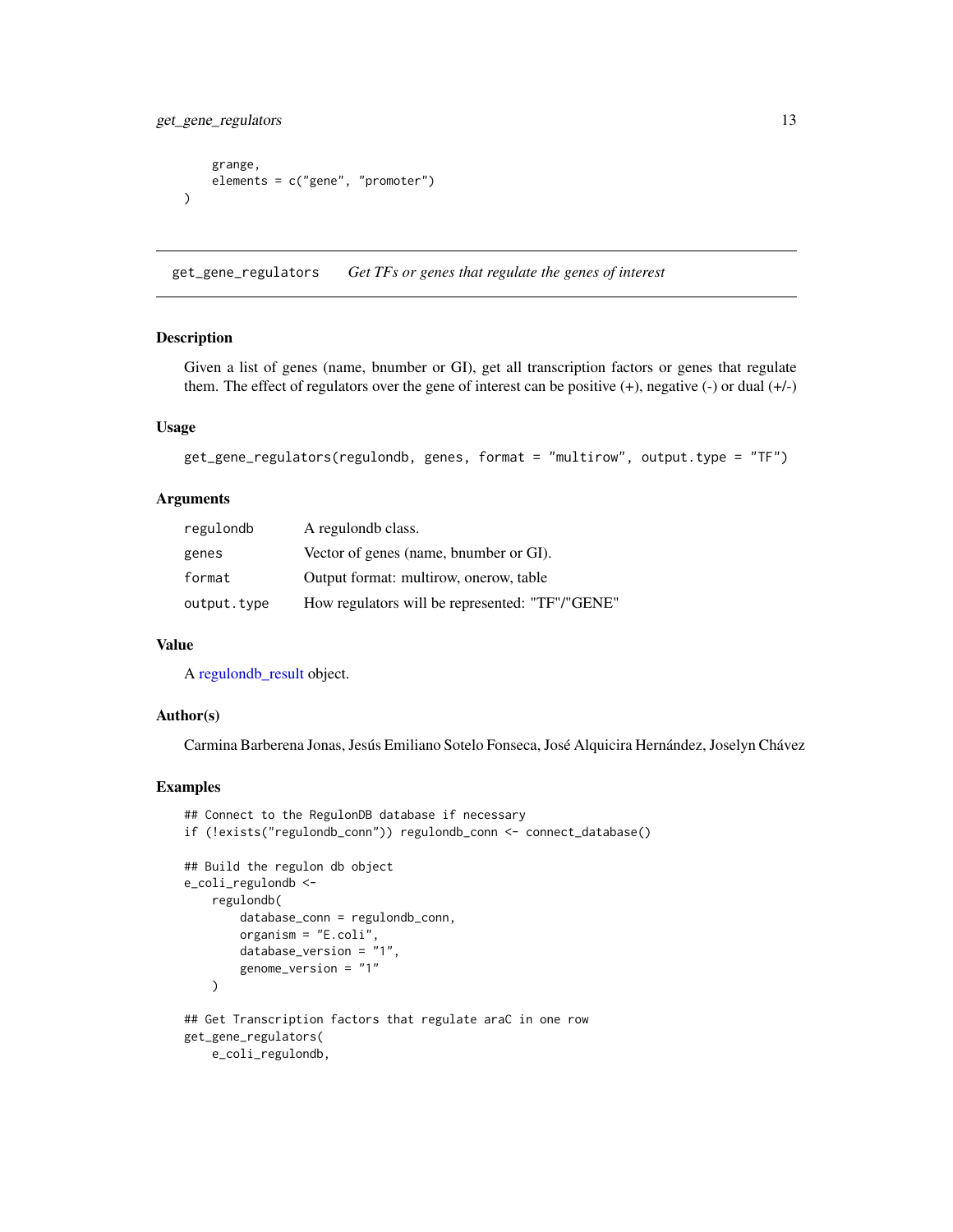```
genes = c("araC"),output.type = "TF",
    format = "onerow"
)
## Get genes that regulate araC in table format
get_gene_regulators(
    e_coli_regulondb,
    genes = c("araC"),output.type = "GENE",
    format = "table"
\mathcal{L}
```
get\_gene\_synonyms *Retrieve gene synonyms*

# Description

Given a list of genes (id, name, bnumber or gi), get the gene synonyms (name, bnumber of gi).

# Usage

```
get_gene_synonyms(
  regulondb,
  genes,
  from = "name",to = c("id", "name", "bnumber", "gi")
\mathcal{L}
```
# Arguments

| regulondb | A regulondb() object.                                             |
|-----------|-------------------------------------------------------------------|
| genes     | Character vector of gene identifiers (id, name, bnumber or gi).   |
| from      | A character () specifying one of: id, name, bnumber of gi         |
| to        | A character () specifying one or more of: id, name, bnumber of gi |

# Value

A [regulondb\\_result](#page-23-1) object.

#### Author(s)

Jesús Emiliano Sotelo Fonseca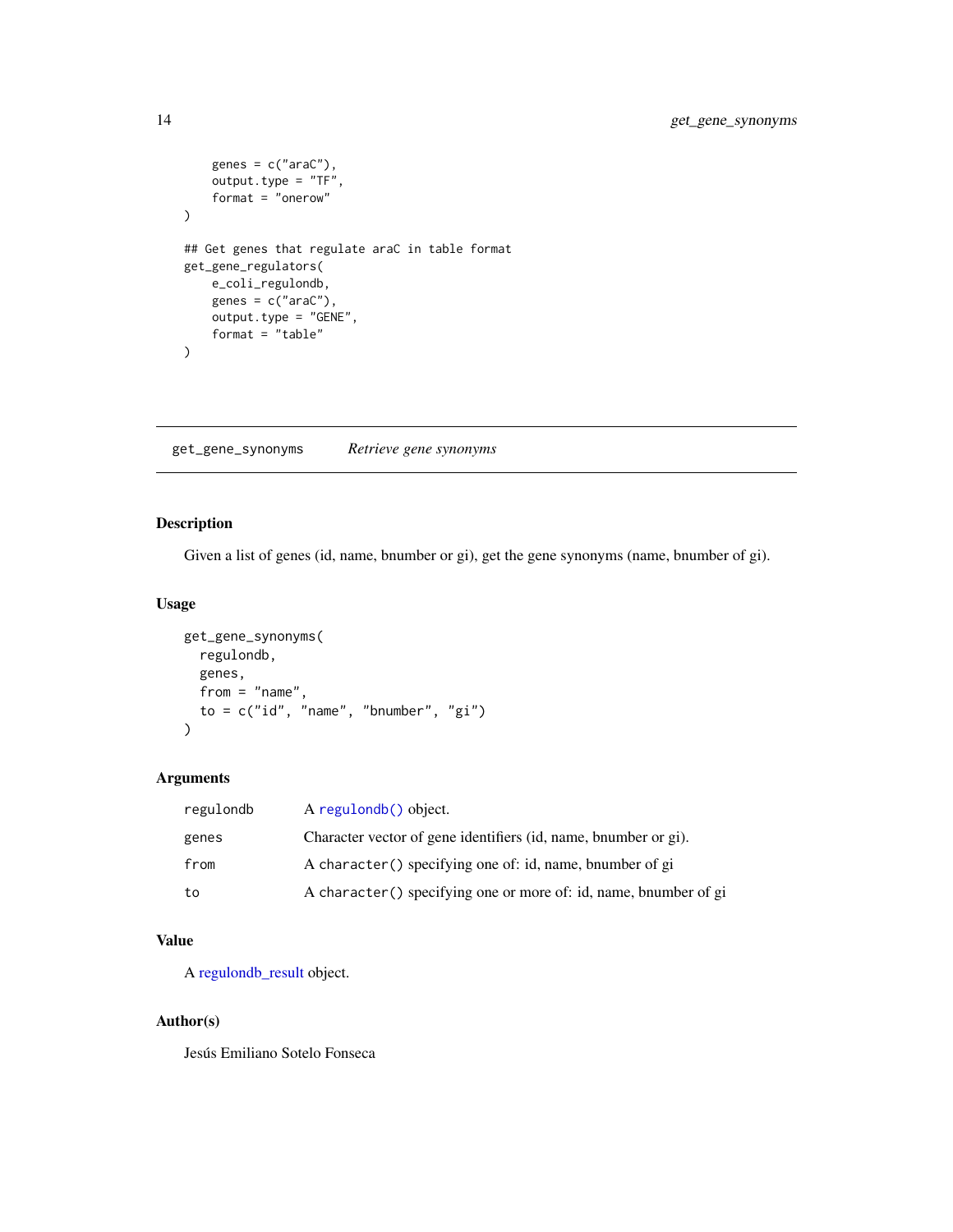# <span id="page-14-0"></span>get\_regulatory\_network 15

# Examples

```
## Connect to the RegulonDB database if necessary
if (!exists("regulondb_conn")) regulondb_conn <- connect_database()
## Build the regulon db object
e_coli_regulondb <-
   regulondb(
        database_conn = regulondb_conn,
        organism = "E.coli",
        database_version = "1",
        genome_version = "1"
   \lambda## Lists all available identifiers for "araC"
get_gene_synonyms(e_coli_regulondb, "araC", from = "name")
## Retrieve only the ID
get_gene_synonyms(e_coli_regulondb, "araC", from = "name", to = "id")
## Use an ID to retrieve the synonyms
get_gene_synonyms(e_coli_regulondb, "ECK120000998", from = "id")
```
get\_regulatory\_network

```
Return complete regulatory network.
```
#### Description

This function retrieves all the regulation networks in regulonDB between TF-TF, GENE-GENE or TF-GENE depending on the parameter 'type'.

# Usage

```
get_regulatory_network(
  regulondb,
  regulator = NULL,
  type = "TF-GENE",
  cytograph = FALSE
\lambda
```
# Arguments

| regulondb | A regulondb() object.                                                                                                 |
|-----------|-----------------------------------------------------------------------------------------------------------------------|
| regulator | Name of TF or gene that acts as regulator. If NULL, the function retrieves all<br>existent networks in the regulonDB. |
| type      | "TF-GENE". "TF-TF". "GENE-GENE"                                                                                       |
| cytograph | If TRUE, displays network in Cytoscape. This option requires previous instala-<br>tion and launch of Cytoscape.       |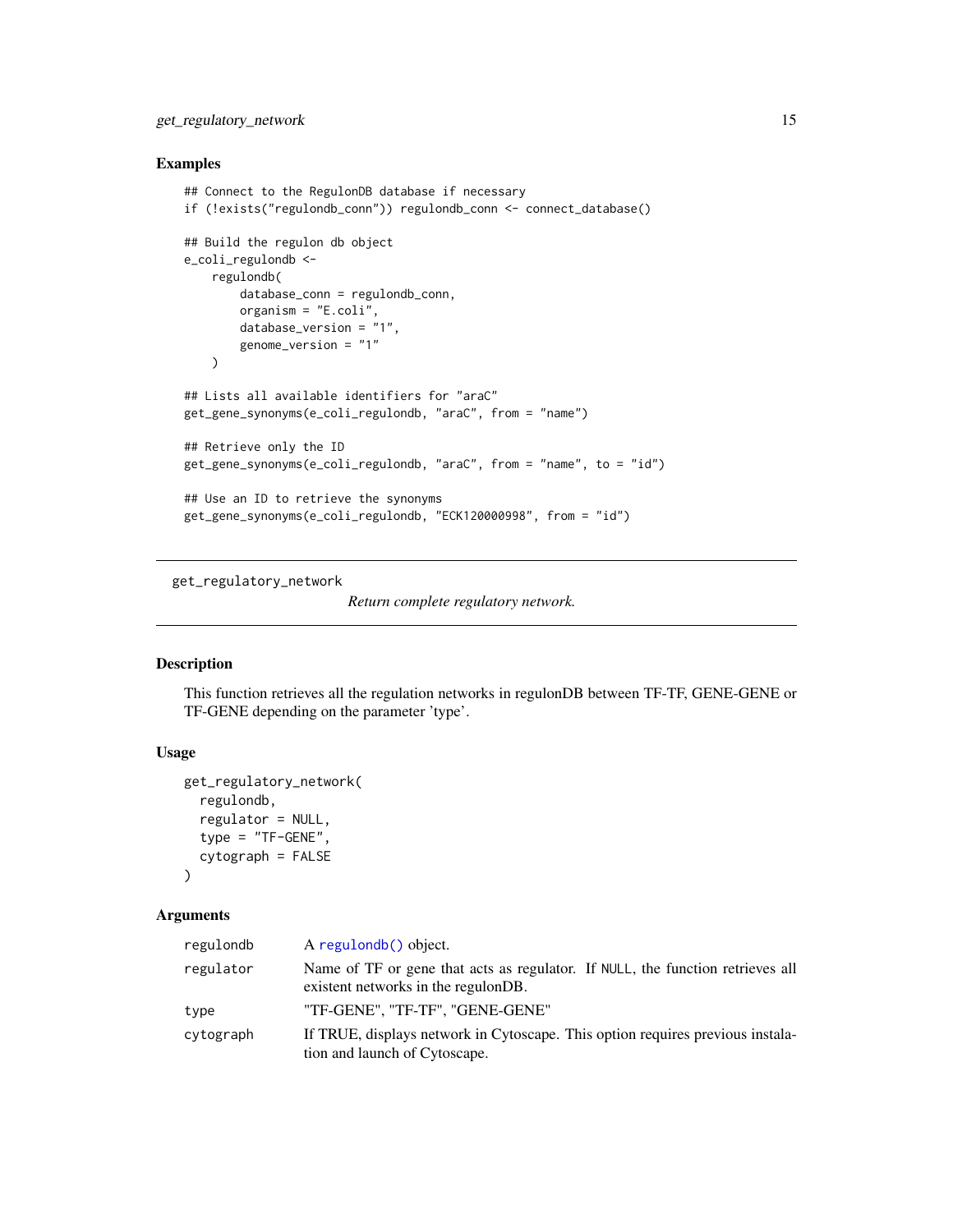#### <span id="page-15-0"></span>Value

A [regulondb\\_result](#page-23-1) object.

#### Author(s)

Carmina Barberena Jonas, Jesús Emiliano Sotelo Fonseca, José Alquicira Hernández, Joselyn Chávez

#### Examples

```
## Connect to the RegulonDB database if necessary
if (!exists("regulondb_conn")) regulondb_conn <- connect_database()
## Build the regulon db object
e_coli_regulondb <-
    regulondb(
        database_conn = regulondb_conn,
        organism = "E.coli",
        database_version = "1",
        genome_version = "1"
   )
## Retrieve regulation of 'araC'
get_regulatory_network(e_coli_regulondb,
    regulator = "AraC",
    type = "TF-GENE"
)
## Retrieve all GENE-GENE networks
get_regulatory_network(e_coli_regulondb, type = "GENE-GENE")
## Retrieve TF-GENE network of AraC and display in Cytoscape
## Note that Cytospace needs to be open for this to work
cytoscape_present <- try(RCy3::cytoscapePing(), silent = TRUE)
if (!is(cytoscape_present, "try-error")) {
   get_regulatory_network(
        e_coli_regulondb,
        regulator = "AraC",
        type = "TF-GENE",
        cytograph = TRUE
   )
}
```
get\_regulatory\_summary

*Return summary of gene regulation.*

## Description

This function takes the output of [get\\_gene\\_regulators\(\)](#page-12-1) with format multirow, onerow or table, or a vector with genes and retrieves information about the TFs and their regulated genes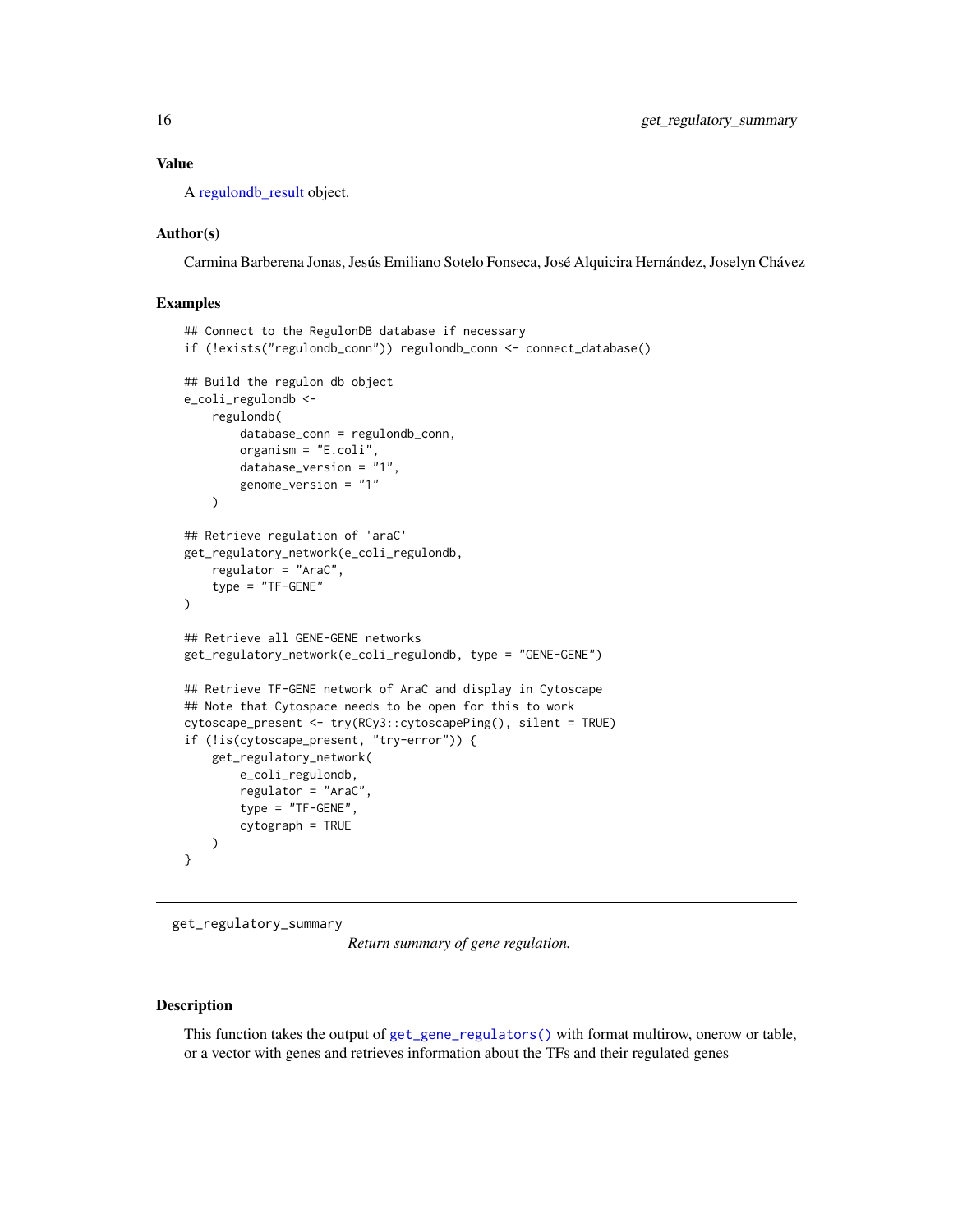# <span id="page-16-0"></span>Usage

```
get_regulatory_summary(regulondb, gene_regulators)
```
#### Arguments

```
regulondb A regulondb() object.
gene_regulators
                Result from get_gene_regulators() or vector of genes
```
# Value

A data frame with the following columns:

- The name or gene of TF
- Regulated Genes per TF
- Percent of regulated genes per TF
- positive, negative or dual regulation
- Name(s) of regulated genes

# Author(s)

Carmina Barberena Jonas, Jesús Emiliano Sotelo Fonseca, José Alquicira Hernández, Joselyn Chávez

```
## Connect to the RegulonDB database if necessary
if (!exists("regulondb_conn")) regulondb_conn <- connect_database()
## Build the regulon db object
e_coli_regulondb <-
   regulondb(
        database_conn = regulondb_conn,
        organism = "E.coli",
       database_version = "1",
        genome_version = "1"
   )
## Get the araC regulators
araC_regulation <-
   get_gene_regulators(
       e_coli_regulondb,
       genes = c("araC"),format = "multirow",
        output.type = "TF"
   )
## Summarize the araC regulation
get_regulatory_summary(e_coli_regulondb, araC_regulation)
## Retrieve summary of genes 'araC' and 'modB'
```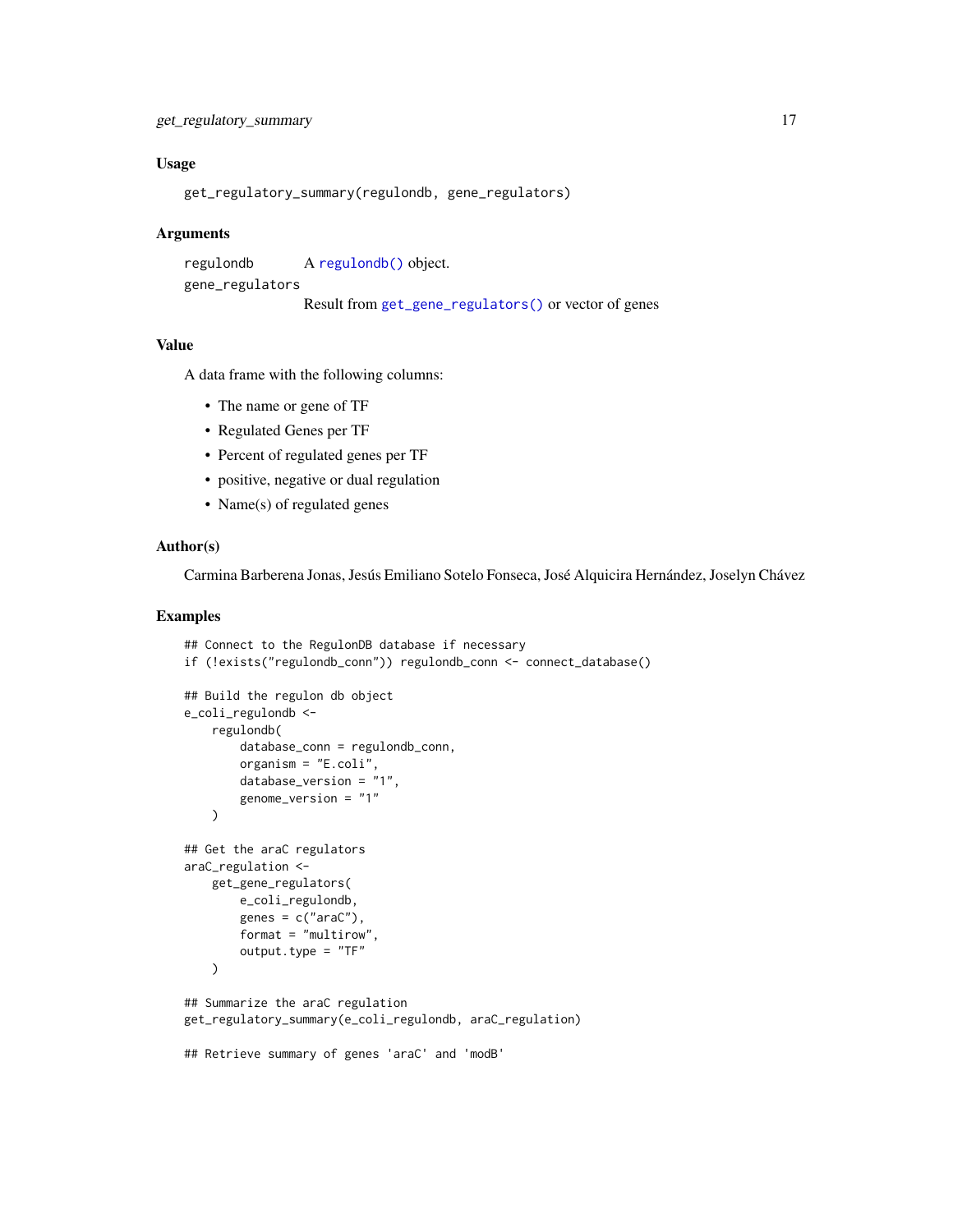```
get_regulatory_summary(e_coli_regulondb,
    gene_regulators = c("araC", "modB")
)
## Obtain the summary for 'ECK120000050' and 'modB'
get_regulatory_summary(e_coli_regulondb,
    gene_regulators = c("ECK120000050", "modB")
\mathcal{L}
```
guess\_id *Guess gene id type*

#### Description

Given a gene identifier, return the most likely gene\_id type.

#### Usage

guess\_id(gene, regulondb)

#### Arguments

| gene      | Character vector of gene identifiers (id, name, bnumber or gi). |
|-----------|-----------------------------------------------------------------|
| regulondb | A regulondb() object.                                           |

# Value

A character(1) vector with the name column guessed value.

# Author(s)

Jesús Emiliano Sotelo Fonseca

```
## Connect to the RegulonDB database if necessary
if (!exists("regulondb_conn")) regulondb_conn <- connect_database()
## Build the regulon db object
e_coli_regulondb <-
   regulondb(
       database_conn = regulondb_conn,
       organism = "E.coli",
        database_version = "1",
        genome_version = "1"
   \lambda## Lists all available identifiers for "araC"
## Guess name
```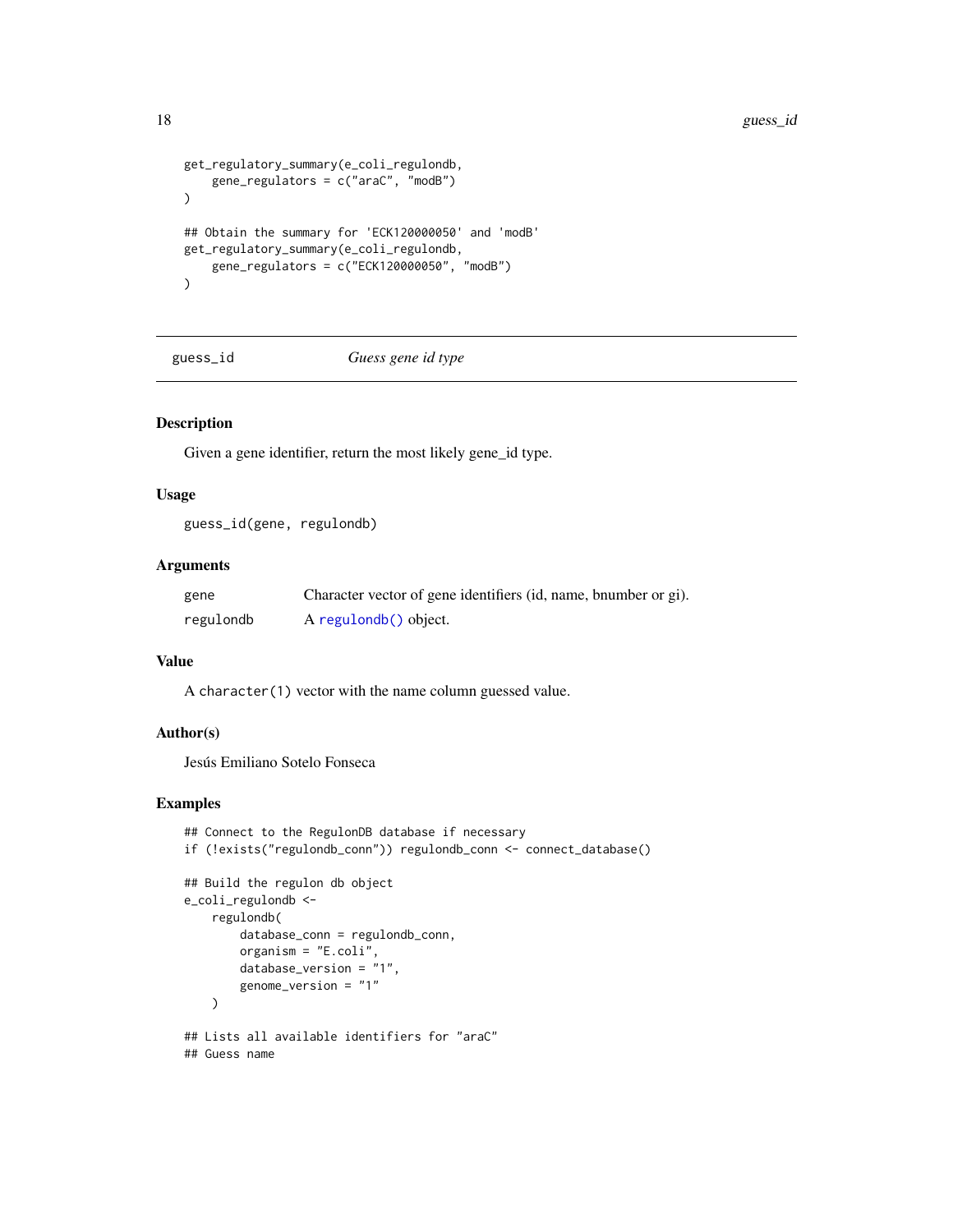# <span id="page-18-0"></span>list\_attributes 19

```
guess_id("araC", e_coli_regulondb)
## Guess id
guess_id("ECK120000050", e_coli_regulondb)
## Guess bnumber
guess_id("b0064", e_coli_regulondb)
```
<span id="page-18-1"></span>list\_attributes *List attributes/fields from a dataset/table*

#### Description

List all attributes and their description of a dataset from RegulonDB. The result of this function may be used as parameter 'values' in [list\\_attributes\(\)](#page-18-1) function.

#### Usage

list\_attributes(regulondb, dataset)

#### Arguments

| regulondb | A regulondb() object.                                                       |
|-----------|-----------------------------------------------------------------------------|
| dataset   | Dataset of interest. The name should correspond to a table of the database. |

#### Value

A character vector with the field names.

#### Author(s)

Carmina Barberena Jonás, Jesús Emiliano Sotelo Fonseca, José Alquicira Hernández, Joselyn Chavez

```
## Connect to the RegulonDB database if necessary
if (!exists("regulondb_conn")) regulondb_conn <- connect_database()
## Build the regulon db object
e_coli_regulondb <-
   regulondb(
       database_conn = regulondb_conn,
       organism = "E.coli",
        database_version = "1",
        genome_version = "1"
   \lambda## List the transcription factor attributes
list_attributes(e_coli_regulondb, "TF")
```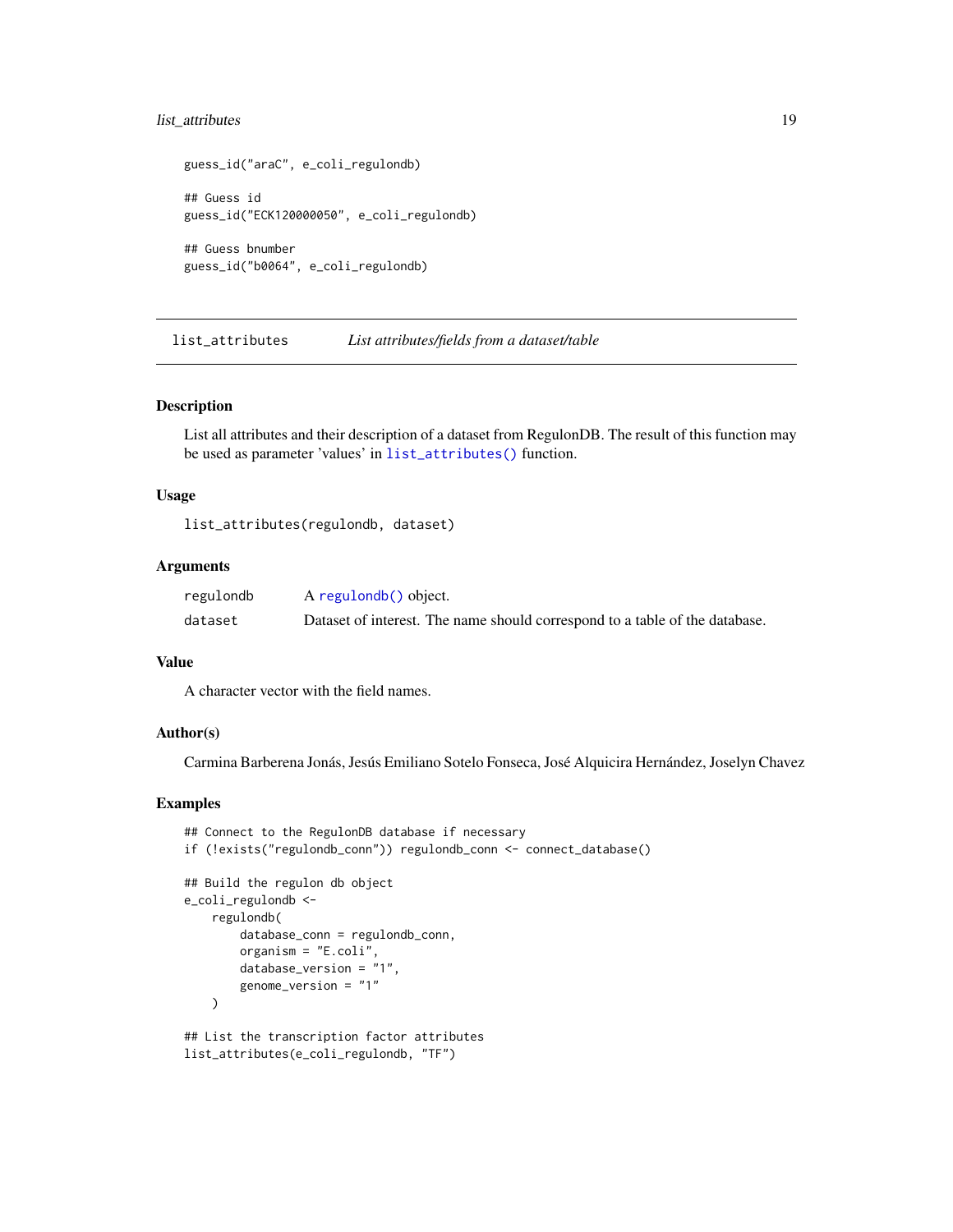```
## List the operon attributes
list_attributes(e_coli_regulondb, "OPERON")
```
list\_datasets *List available datasets in RegulonDB database*

#### Description

This function returns a vector of all available tables from a regulondb class.

# Usage

list\_datasets(regulondb)

#### Arguments

regulondb A regulondb class.

#### Value

A character() with the names of the available datasets.

```
## Connect to the RegulonDB database if necessary
if (!exists("regulondb_conn")) regulondb_conn <- connect_database()
## Build the regulon db object
e_coli_regulondb <-
    regulondb(
       database_conn = regulondb_conn,
       organism = "E.coli",
       database_version = "1",
       genome_version = "1"
    )
## List the available datasets
list_datasets(e_coli_regulondb)
```
<span id="page-19-0"></span>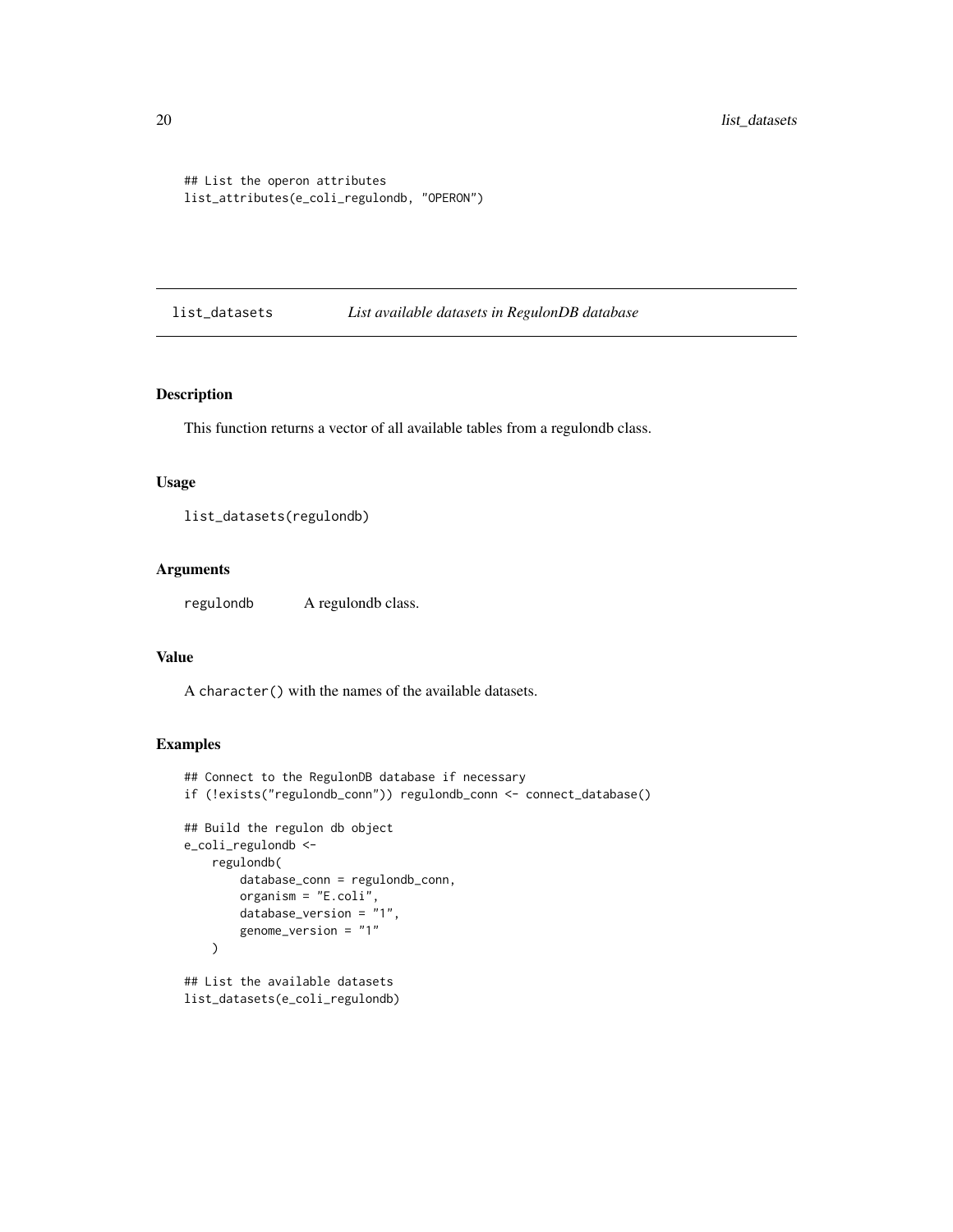<span id="page-20-1"></span><span id="page-20-0"></span>non\_existing\_intervals

*Constructs a logical condition to query database*

# Description

Given a list of filters, this function builds a logical condition to query database using intervals. The output is used in [build\\_condition\(\)](#page-2-1).

# Usage

```
non_existing_intervals(filters, interval, operator, partialmatch)
```
# Arguments

| filters      | List of filters to be used. The names should correspond to the attribute and the<br>values correspond to the condition for selection. |
|--------------|---------------------------------------------------------------------------------------------------------------------------------------|
| interval     | the filters whose values will be considered as interval                                                                               |
| operator     | A string indicating if all the filters (AND) or some of them (OR) should be met.                                                      |
| partialmatch | name of the condition(s) with a string pattern for full or partial match in the<br>query.                                             |

# Value

A character(1) with the sql logical condition to query the dataset.

# Author(s)

Carmina Barberena Jonás, Jesús Emiliano Sotelo Fonseca, José Alquicira Hernández

```
## Build the SQL query for finidng non-existing intervals for the gene ara
non_existing_intervals(
    filters = list(name = "ara", strand = "for"),
   interval = NULL,
   operator = "AND",
   partialmatch = c("name", "strand")
)
```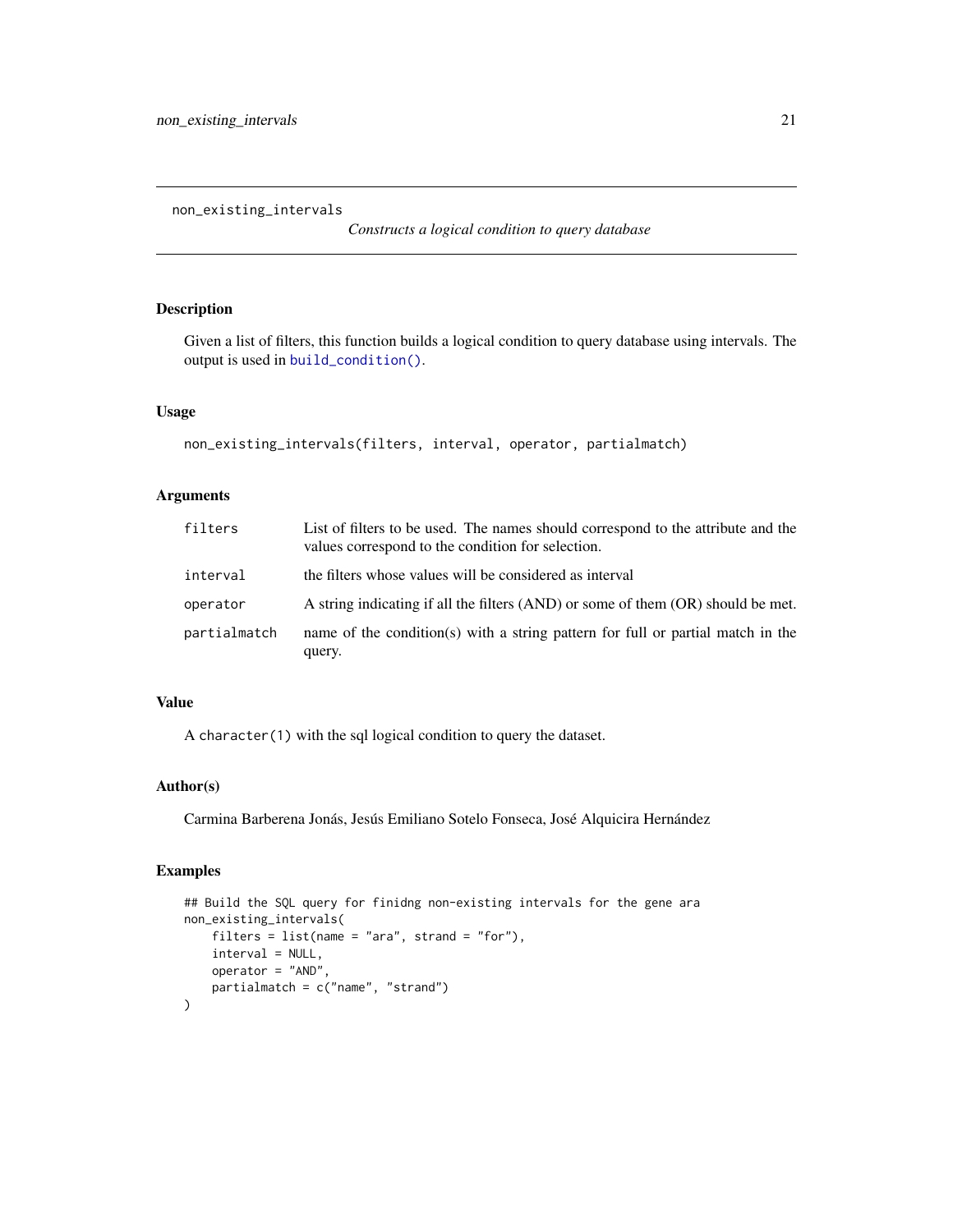<span id="page-21-0"></span>plot\_dna\_objects *Plot annotation elements within genomic region*

# Description

Plot annotation elements within genomic region

#### Usage

```
plot_dna_objects(
  regulondb,
  genome = "eschColi_K12",
  grange = GRanges("chr", IRanges(1, 5000)),
 elements = "gene"
)
```
#### Arguments

| regulondb | A regulondb() object.                                                                                                                                                                                                 |
|-----------|-----------------------------------------------------------------------------------------------------------------------------------------------------------------------------------------------------------------------|
| genome    | A valid UCSC genome name.                                                                                                                                                                                             |
| grange    | A GenomicRanges::GRanges-class() object indicating position left and right.                                                                                                                                           |
| elements  | A character vector specifying which annotation elements to plot. It can be<br>any from: "-10 promoter box", "-35 promoter box", "gene", "promoter",<br>"Regulatory Interaction", "sRNA interaction", or "terminator". |

#### Value

A plot with genomic elements found within a genome region, including genes and regulators.

#### Author(s)

Joselyn Chavez

```
## Connect to the RegulonDB database if necessary
if (!exists("regulondb_conn")) {
      regulondb_conn <- connect_database()
 }
## Build the regulondb object
e_coli_regulondb <-
    regulondb(
        database_conn = regulondb_conn,
        organism = "chr",
        database_version = "1",
        genome_version = "1"
    \mathcal{L}
```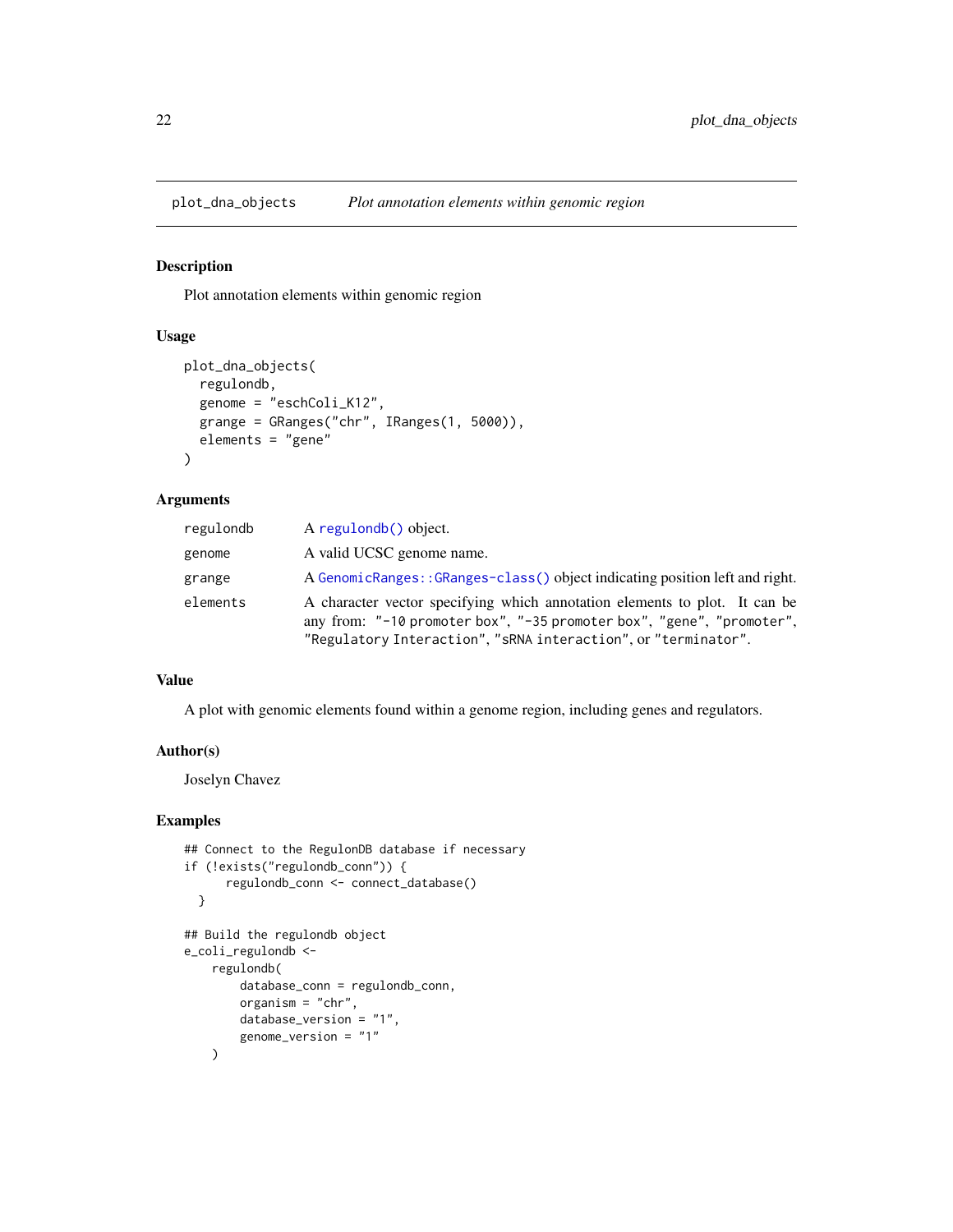#### <span id="page-22-0"></span>regulondb 23

```
## Plot some genes from E. coli using default parameters
plot_dna_objects(e_coli_regulondb)
## Plot genes providing Genomic Ranges
grange <- GenomicRanges::GRanges(
    "chr",
    IRanges::IRanges(5000, 10000)
\lambdaplot_dna_objects(e_coli_regulondb, grange)
## Plot aditional elements within genomic positions
plot_dna_objects(e_coli_regulondb,
    grange,
   elements = c("gene", "promoter")
)
```
<span id="page-22-1"></span>regulondb *Constructor function of a regulondb class*

#### Description

The build\_regulondb function is a constructor function of a regulondb class.

#### Usage

```
regulondb(database_conn, organism, genome_version, database_version)
```
#### Arguments

|                  | database_conn A SQLiteConnection-class connection to the RegulonDB database made with<br>connect_database(). |
|------------------|--------------------------------------------------------------------------------------------------------------|
| organism         | A character vector with the name of the organism of the database.                                            |
|                  | genome_version A character vector with the version of the genome build.                                      |
| database_version |                                                                                                              |
|                  | A character vector with the version of regulondb build.                                                      |

#### Value

A [regulondb](#page-22-1) object.

```
## Connect to the RegulonDB database if necessary
if (!exists("regulondb_conn")) regulondb_conn <- connect_database()
## Build a regulondb object
e_coli_regulondb <-
```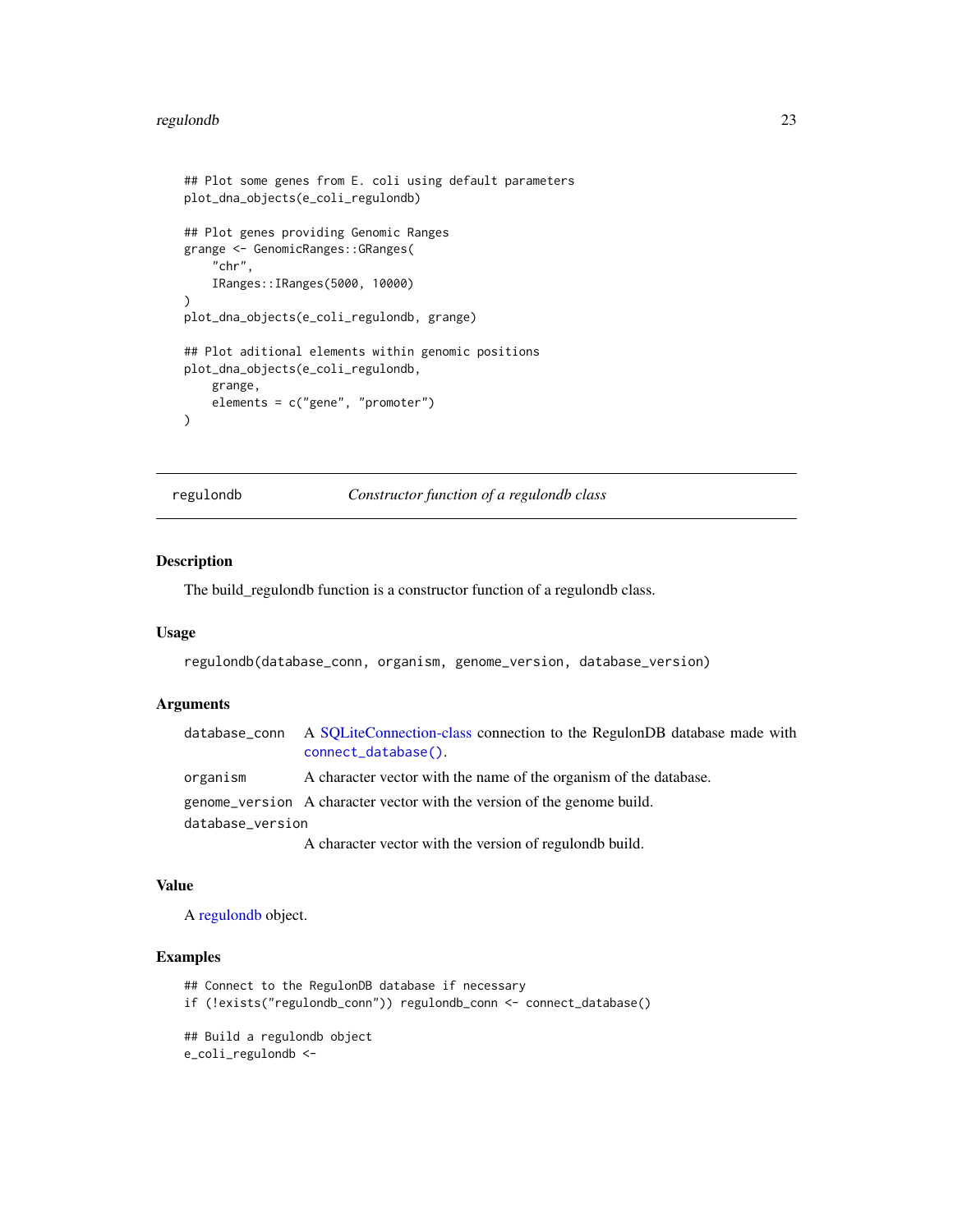```
regulondb(
    database_conn = regulondb_conn,
    organism = "E.coli",
    database_version = "1",
    genome_version = "1"
\mathcal{L}
```
regulondb-class *The regulondb class*

#### **Description**

The regulondb class is an extension of the SQLiteConnection, which as the name suggests, consists of an SQLite connection to a database with the table design of the RegulonDb database. In addition to the slots defined in the SQLiteConnection object, the regulondb class also contains additional slots to store information about database versions, organism information and genome build versions.

# **Slots**

organism A character vector with the name of the organism of the database.

genome\_version A character vector with the version of the genome build.

database\_version A character vector with the version of regulondb build.

<span id="page-23-1"></span>regulondb\_result-class

*The regulondb\_results class*

#### Description

The regulondb class is an extension of the DataFrame class, with additional slots that host information of the database used to obtain these results.

#### **Slots**

organism A character string with the name of the organism of the database.

genome\_version A character string with the version of the genome build.

database\_version A character string with the version of regulondb build.

dataset A character string with the name of the table used for the query in get\_dataset().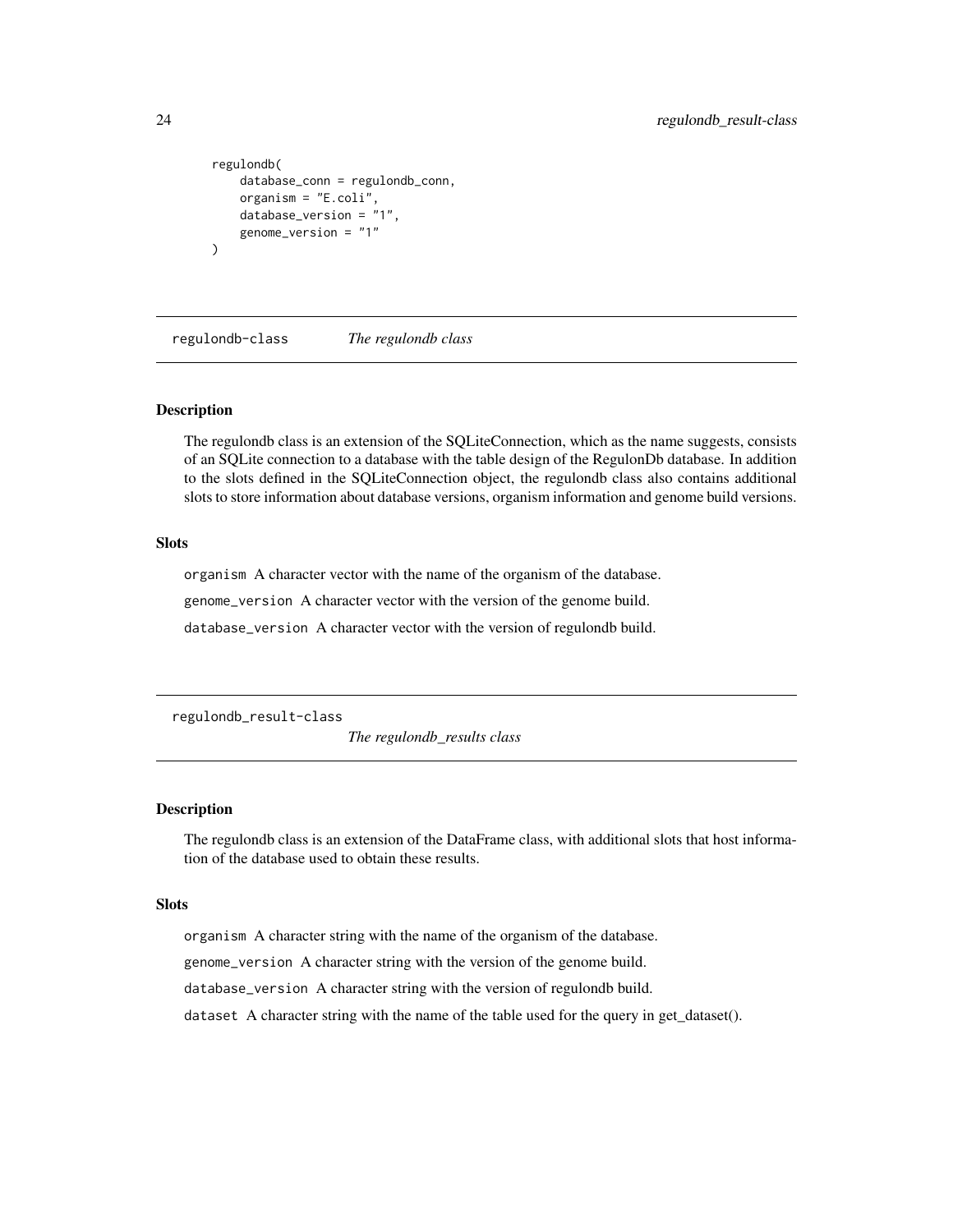<span id="page-24-0"></span>

# Description

Methods for regulondb objects

# Usage

## S4 method for signature 'regulondb' show(object)

# Arguments

object A regulondb object

# Value

A [regulondb](#page-22-1) object.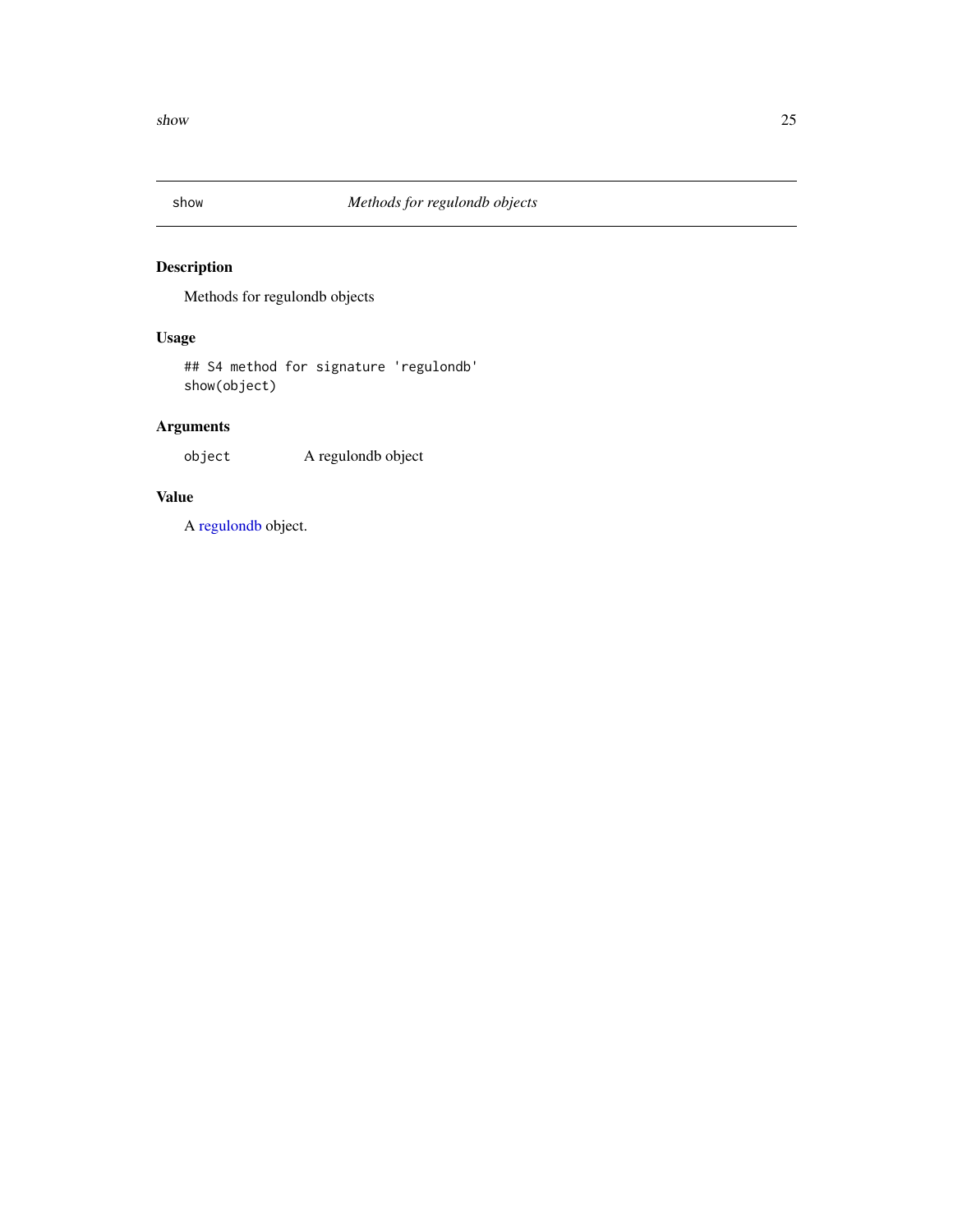# <span id="page-25-0"></span>**Index**

∗ TF, get\_regulatory\_network, [15](#page-14-0) ∗ TFs, get\_gene\_regulators, [13](#page-12-0) ∗ attributes list\_attributes, [19](#page-18-0) ∗ bnumber, get\_gene\_synonyms, [14](#page-13-0) guess\_id, [18](#page-17-0) ∗ database list\_datasets, [20](#page-19-0) ∗ datasets list\_datasets, [20](#page-19-0) ∗ data list\_attributes, [19](#page-18-0) list\_datasets, [20](#page-19-0) ∗ geneid, get\_gene\_synonyms, [14](#page-13-0) guess\_id, [18](#page-17-0) ∗ gi, get\_gene\_synonyms, [14](#page-13-0) guess\_id, [18](#page-17-0) ∗ networks, get\_gene\_regulators, [13](#page-12-0) get\_regulatory\_network, [15](#page-14-0) get\_regulatory\_summary, [16](#page-15-0) ∗ regulation get\_gene\_regulators, [13](#page-12-0) get\_regulatory\_network, [15](#page-14-0) get\_regulatory\_summary, [16](#page-15-0) ∗ retrieval, get\_gene\_regulators, [13](#page-12-0) get\_regulatory\_network, [15](#page-14-0) get\_regulatory\_summary, [16](#page-15-0) list\_attributes, [19](#page-18-0) ∗ retrieval list\_datasets, [20](#page-19-0) ∗ summary, get\_regulatory\_summary, [16](#page-15-0)

∗ synonyms get\_gene\_synonyms, [14](#page-13-0) guess\_id, [18](#page-17-0) AnnotationHub-class, *[4](#page-3-0)* BiocFileCache-class, *[4](#page-3-0)* build\_condition, [3](#page-2-0) build\_condition(), *[7](#page-6-0)*, *[21](#page-20-0)* build\_regulondb *(*regulondb*)*, [23](#page-22-0) connect\_database, [4](#page-3-0) connect\_database(), *[23](#page-22-0)* convert\_to\_biostrings, [5](#page-4-0) convert\_to\_granges, [6](#page-5-0) existing\_intervals, [7](#page-6-0) existing\_intervals(), *[8](#page-7-0)* existing\_partial\_match, [8](#page-7-0) get\_binding\_sites, [9](#page-8-0) get\_dataset, [10](#page-9-0) get\_dataset(), *[3](#page-2-0)* get\_dna\_objects, [11](#page-10-0) get\_gene\_regulators, [13](#page-12-0) get\_gene\_regulators(), *[16,](#page-15-0) [17](#page-16-0)* get\_gene\_synonyms, [14](#page-13-0) get\_regulatory\_network, [15](#page-14-0) get\_regulatory\_summary, [16](#page-15-0) GRanges, *[6](#page-5-0)* guess\_id, [18](#page-17-0) list\_attributes, [19](#page-18-0) list\_attributes(), *[19](#page-18-0)* list\_datasets, [20](#page-19-0) non\_existing\_intervals, [21](#page-20-0) non\_existing\_intervals(), *[8](#page-7-0)* plot\_dna\_objects, [22](#page-21-0) regulondb, *[23](#page-22-0)*, [23,](#page-22-0) *[25](#page-24-0)*